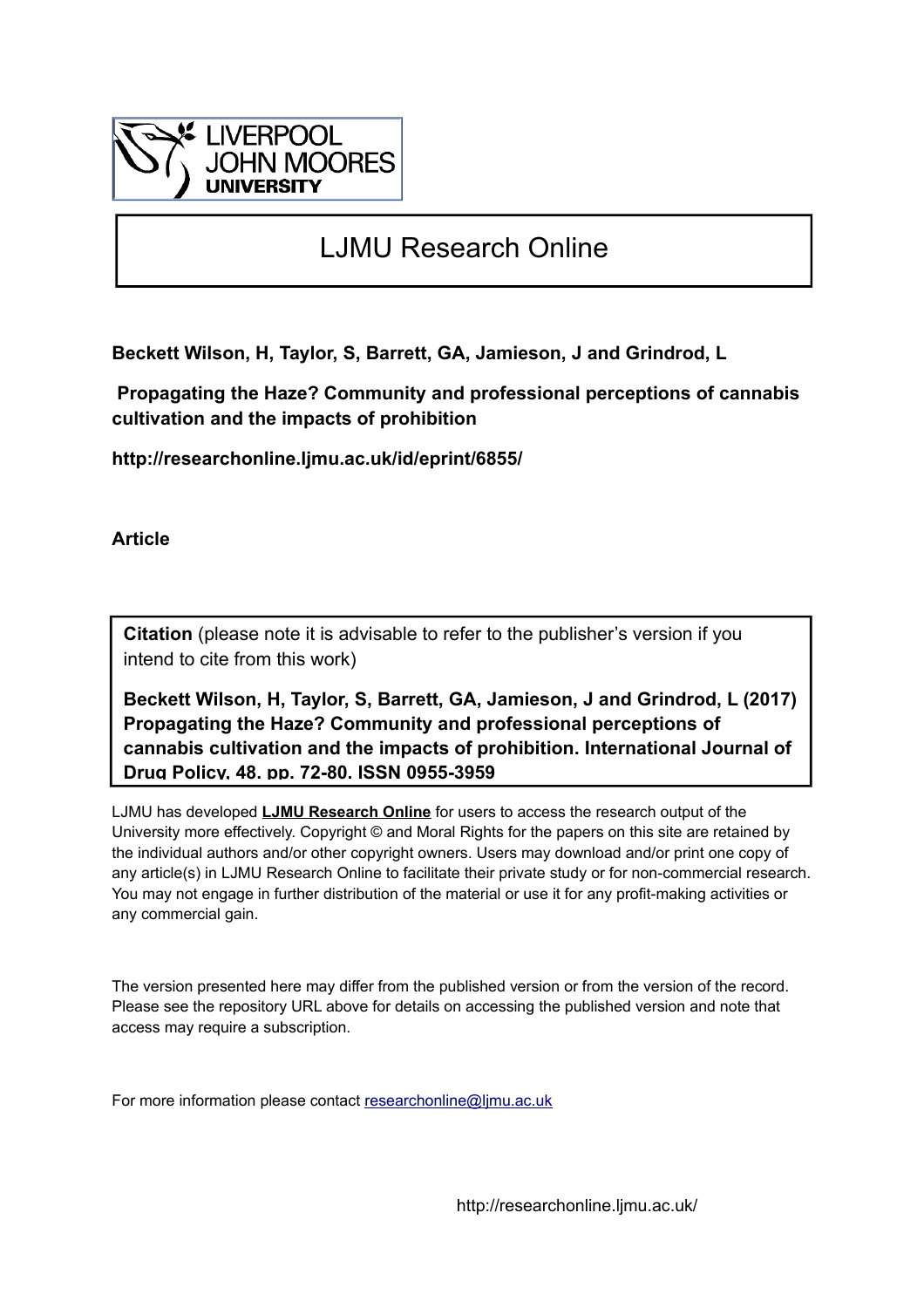# **Propagating the Haze? Community and professional perceptions of cannabis cultivation and the impacts of prohibition**

**Dr Helen Beckett Wilson<sup>a</sup> , Mr Stuart Taylor<sup>a</sup> , Dr Giles Barrett<sup>a</sup> , Dr Janet Jamieson<sup>a</sup> and Miss Lauren Grindrod<sup>a</sup> .** 

<sup>a</sup> Centre for the Study of Crime, Criminalisation and Social Exclusion, Liverpool John Moores University, John Foster Building, 80-98 Mount Pleasant, Liverpool, Merseyside, L3 5UZ, UK. [H.E.Beckett@ljmu.ac.uk](mailto:H.E.Beckett@ljmu.ac.uk) (**correspondence author**), [S.Taylor2@ljmu.ac.uk,](mailto:S.Taylor2@ljmu.ac.uk) [G.A.Barrett@ljmu.ac.uk,](mailto:G.A.Barrett@ljmu.ac.uk) [J.Jamieson@ljmu.ac.uk,](mailto:J.Jamieson@ljmu.ac.uk) [L.Grindrod@ljmu.ac.uk.](mailto:L.Grindrod@ljmu.ac.uk)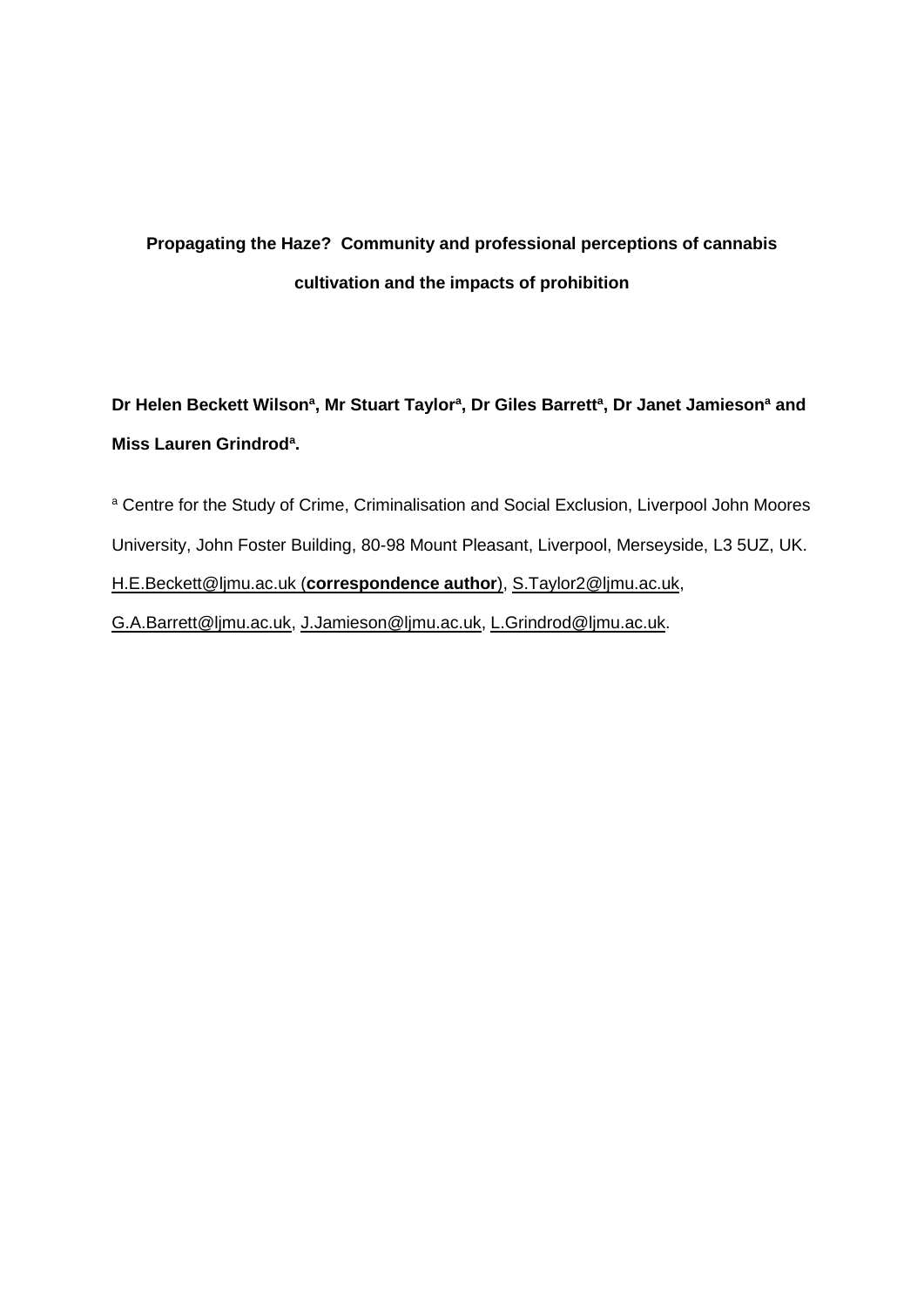#### **Abstract**

Recent decades have seen substantial changes in the UK cannabis landscape, including increased domestic production, the ascendancy of stronger strains (namely 'skunk') and the drug's re-reclassification under the 1971 Misuse of Drugs Act. Resultantly, cannabis retains significance in the consciousness, priorities and policy agendas of communities, drug services and criminal justice agencies. This paper presents an empirical study, which examined both perceptions and impacts of cannabis cultivation and its control within a North-West English borough. Drawing on qualitative research with professionals, practitioners, resident groups, cannabis users, cannabis users' families and cannabis cultivators themselves, the findings suggest that cannabis cultivation was not a uniformly familiar concept to respondents, who had limited knowledge and experience of its production. Across all participant groups, the transmission of accurate information was lacking, with individuals instead drawing on the reductionist drug discourse (Taylor, 2016) to fill knowledge deficits. Consequently, some participants conflated cannabis cultivation with wider prohibitionist constructions of drug markets, resulting in the diffusion of misinformation and an amplification of anxieties. In contrast, other participants construed cultivation as making economic sense during austerity, justifying such tolerance through inverse adherence to the same narrow socio-cultural construction of drugs i.e. that cultivation carried comparatively less harms than *real* drug markets. Enforcement mechanisms also drew on generic prohibitionist conceptions, assuming cultivators to be unconstrained, autonomous actors in need of punishment; a belief which lacked nuanced understanding of the local terrain where vulnerable individuals cultivating under duress played a key role in the supply chain. The paper concludes with a call for the provision of accessible information/education; the need to challenge and reconceptualise the assumed autonomy and resultant punity directed at *all* cultivators; and a subsequent need to reassess established forms of legal (and increasingly social) enforcement.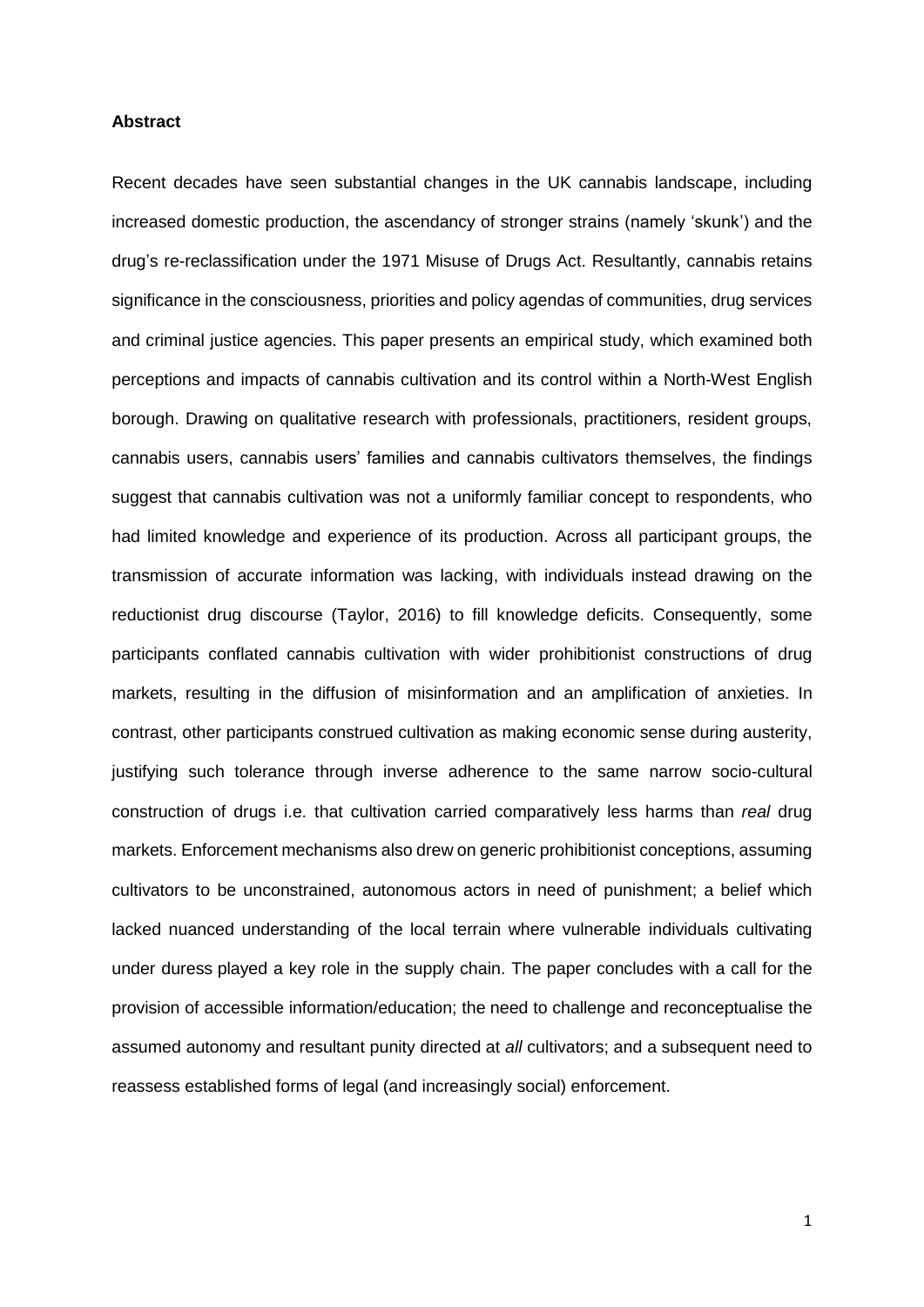### **Keywords**

Cannabis cultivation; drug policy; prohibition; drug harms; reductionist discourse; vulnerability.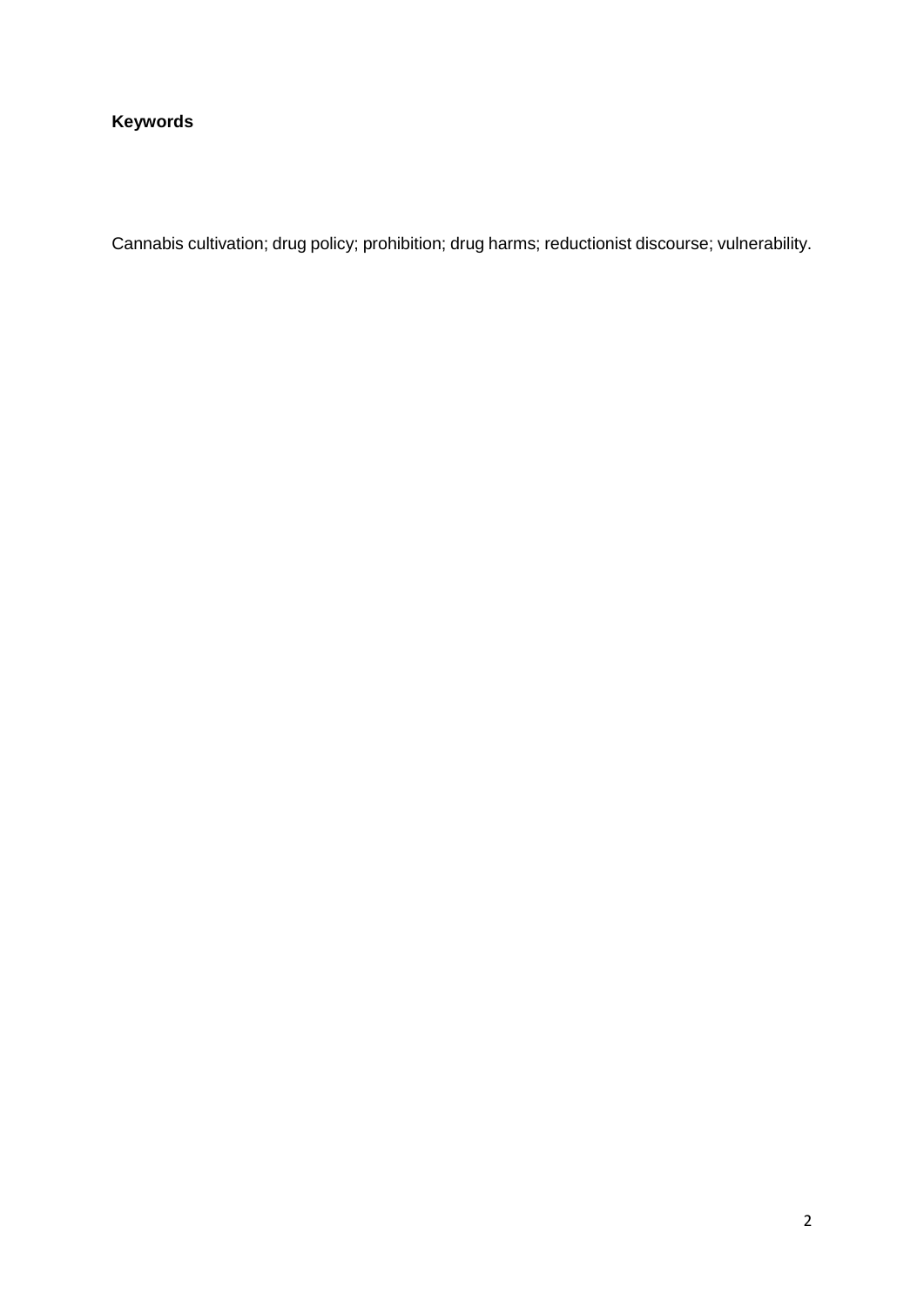#### **Introduction: The cannabis cultivation terrain**

There has been a general decline in the use of cannabis over the last two decades, yet it remains the most commonly used illegal drug in England and Wales (Home Office, 2016). Recent years have seen changes to the landscape of the UK cannabis market in relation to both the nature of the product and means of production. Whilst attention has been paid to cannabis *users* during this period (for example Foster and Spencer 2013), there has been little consideration of those who *cultivate* the drug. There have been some surveys of UK cultivators (see Potter et al., 2015; Lenton et al., 2015), yet a dearth of qualitative, face-to-face studies which contextualise cannabis cultivation on a community level (although see Ancrum and Treadwell, 2016). The current research contributes to a rebalancing of these disparities.

The form of cannabis used in the UK has shifted with a decline in cannabis 'resin' and increased use of sinsemilla (intensively farmed herbal cannabis, commonly known as 'skunk') (Pakes and Silverstone, 2012, Hardwick and King, 2008). The shift towards skunk represents an increase in *average* strength (McLaren et al., 2008) which, fortified by media augmentation (Forsyth, 2005), has given rise to social disquiet and increased politicisation of drug policy agendas (Silverman, 2012). According to Forsyth (2005) this is due to skunk being portrayed as a new drug (or indeed 'threat') despite the fact 'the *strongest* varieties available are no stronger than the strongest varieties available in previous decades' (Potter, 2008: 96, emphasis added). Consequentially, the 'emergence' of skunk fits the perpetual cycle of drug scares (Forsyth, 2012) whereby 'new' drugs are greeted by media misrepresentations, enhanced public concern and political reinforcement of prohibitionist control (Taylor, 2016).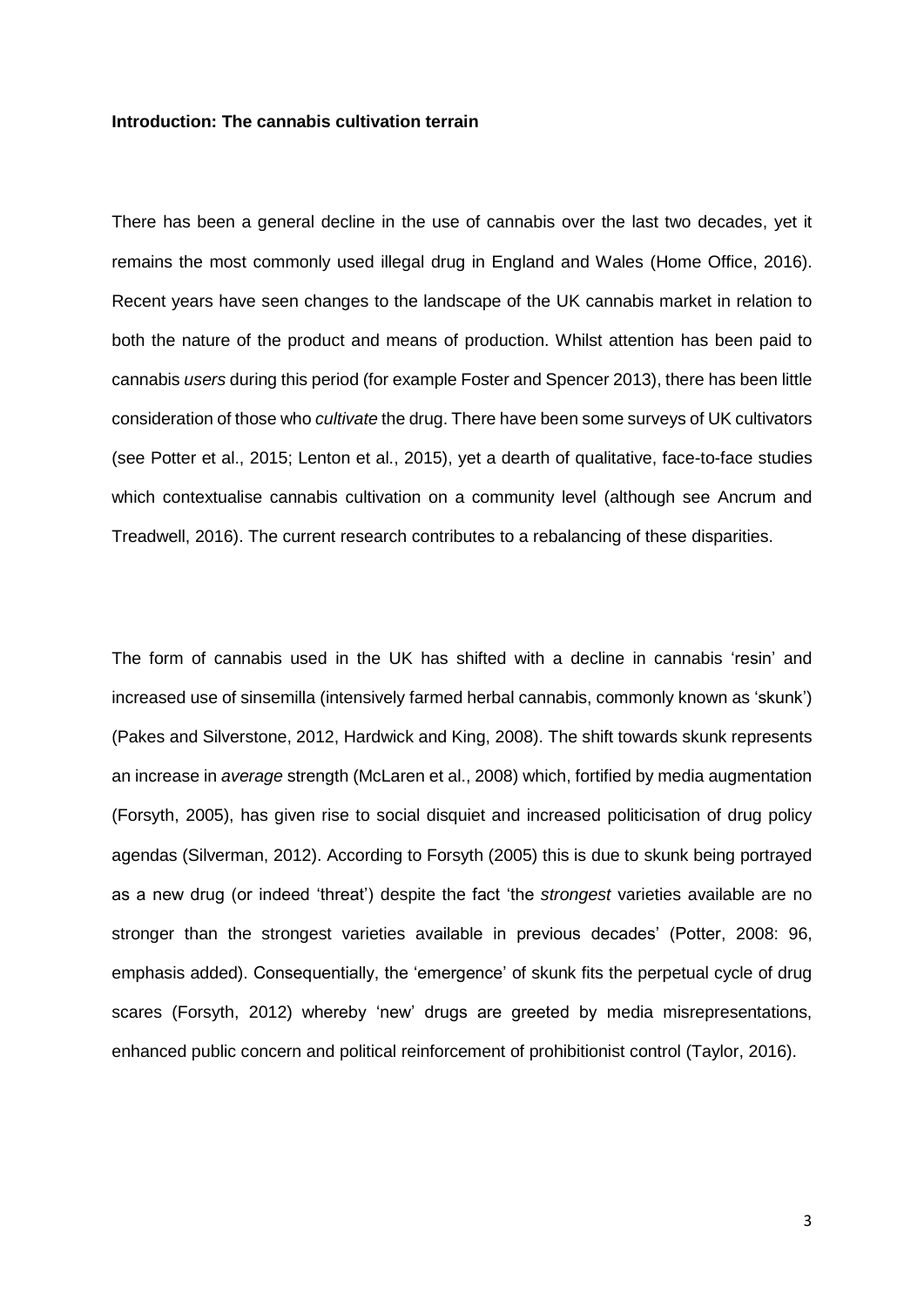Cannabis production has undergone two principal changes. Firstly, the UK market, once dominated by imports, is now estimated to domestically produce between 50-80% of all cannabis consumed on its shores (ACPO, 2012, Potter, 2010). This reflects a common global change to self-sufficient cannabis production, particularly across developed nations (Decorte and Potter, 2015). Secondly, there has been a shift in the type of cultivation, from large-scale commercial production in industrial property to a 'franchising' model using smaller residential or domestic premises (Kirby and Peal, 2015) in order to reduce both legal (detection and prosecution) risks and the potential for illegal 'taxing' (theft) of crops. Notably, the latter is increasingly reported as a means by which local individuals can be controlled through debt bondage by the dealers for whom they produce the crop (ACPO, 2012), to the extent that the phenomenon is being described by Police Chiefs as 'modern slavery' (NPCC, 2014) with specific association with organised criminal gangs (Silverstone, 2011).

The policing of cannabis cultivation in the UK has historically been wrought by the local discretion of individual police forces, with resources predicting the likelihood of targeting cannabis cultivators (Pakes and Silverstone, 2012). Indeed, in the context of reduced policing budgets many forces have followed advice from the Association of Chief Police Officers (ACPO, 2012) and deprioritised cannabis cultivation (Gayle, 2015). Furthermore, whilst the 2008 drugs strategy for England and Wales specifically commented on the need to 'work together to combat the significant threat' of 'cannabis factories' (HM Government, 2008: 18), the issue of cultivation was noticeably absent from the most recent strategy (HM Government, 2010). Resultantly, figures on seizures may reflect changing enforcement levels and localised police procedure rather than trends in actual growing (O'Hagan and Parker, 2016) meaning that they are unable to provide an accurate reflection of contemporary cannabis cultivation, emphasising the need for further empirical investigation.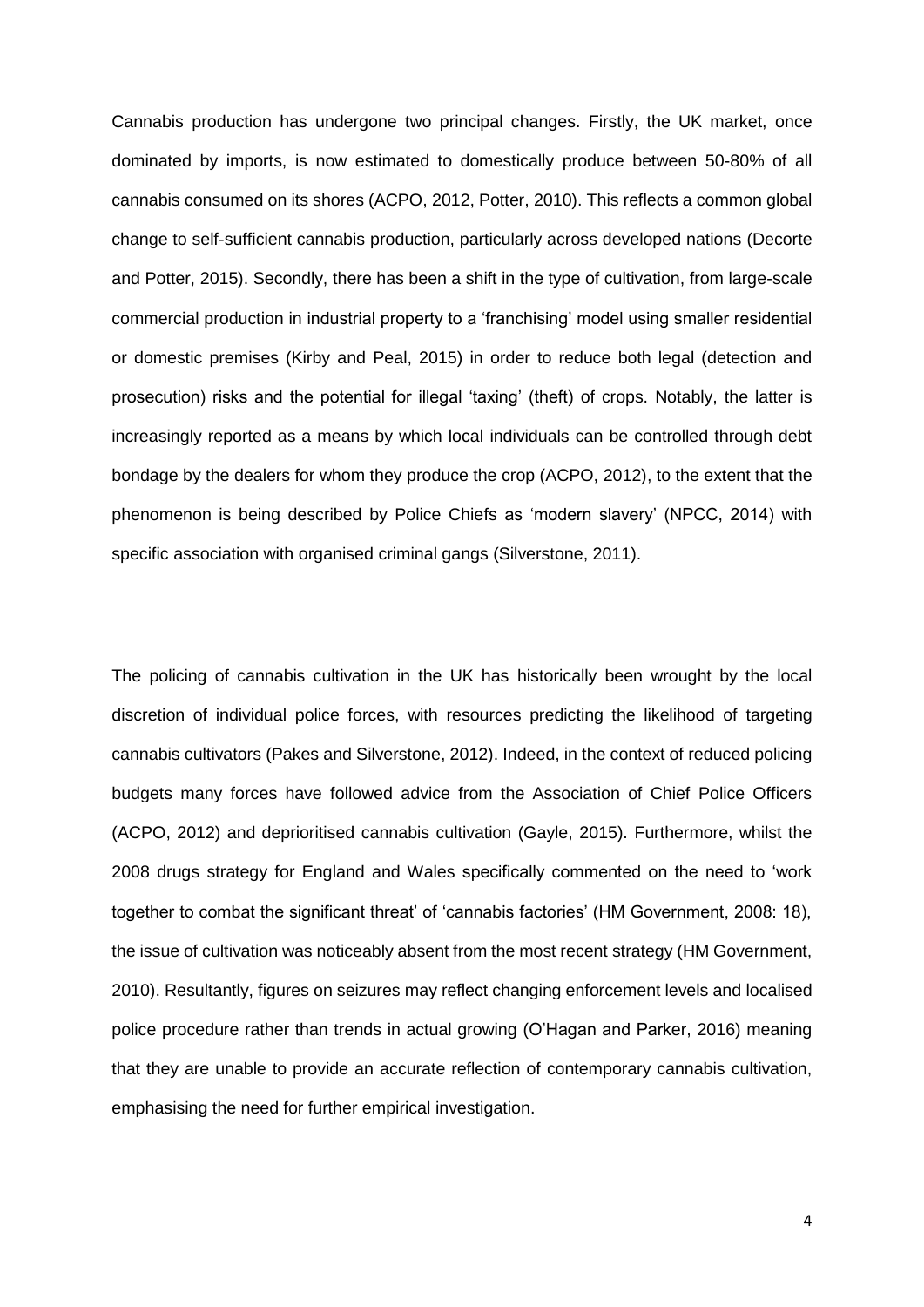These changes to the cannabis market and its policing have had significant impacts, both on those involved in the drug's production and the communities around them. Ancrum and Treadwell (2016: 70) emphasise the need to move beyond generic understandings of cannabis cultivation, as '…it is now perfectly clear that a range of quite specific local dynamics shape the organisation of illicit markets across the country, and especially in those parts of the city populated by the post-industrial working class.'

This article responds to this challenge by documenting the contemporary cannabis cultivation landscape within an urban borough (hereafter Thornbridge for anonymity purposes) in the North West of England; an area where cannabis cultivation was reported (by the media and Local Authority) to be occurring at disproportionately high levels. Thornbridge is one borough making up a wider metropolitan area, ranks as one of the most deprived areas in the UK, has an unemployment rate double that of the national average and is amongst the areas most heavily impacted upon by welfare reforms implemented during austerity<sup>1</sup>.

The research objective was to build a coherent picture of the knowledge, perceptions and wider impacts of cannabis cultivation on the local communities and service providers in the area. The article concludes that most lay community members and professionals lacked knowledge around the practical, legal, social, health, behavioural and service provision implications of the changing cultivation terrain, which led to them filling gaps in knowledge by drawing on normative reductionist constructions of drugs (Taylor, 2016). As such, 'knowledge' was constructed from populist prohibitionist conceptualisations rather than a factual evidence base (Taylor et al., 2016). Resultantly, for some in Thornbridge, conceived threats to wellbeing

**.** 

<sup>&</sup>lt;sup>1</sup> Direct references to relevant publications are not possible here as this would breach anonymity protocols.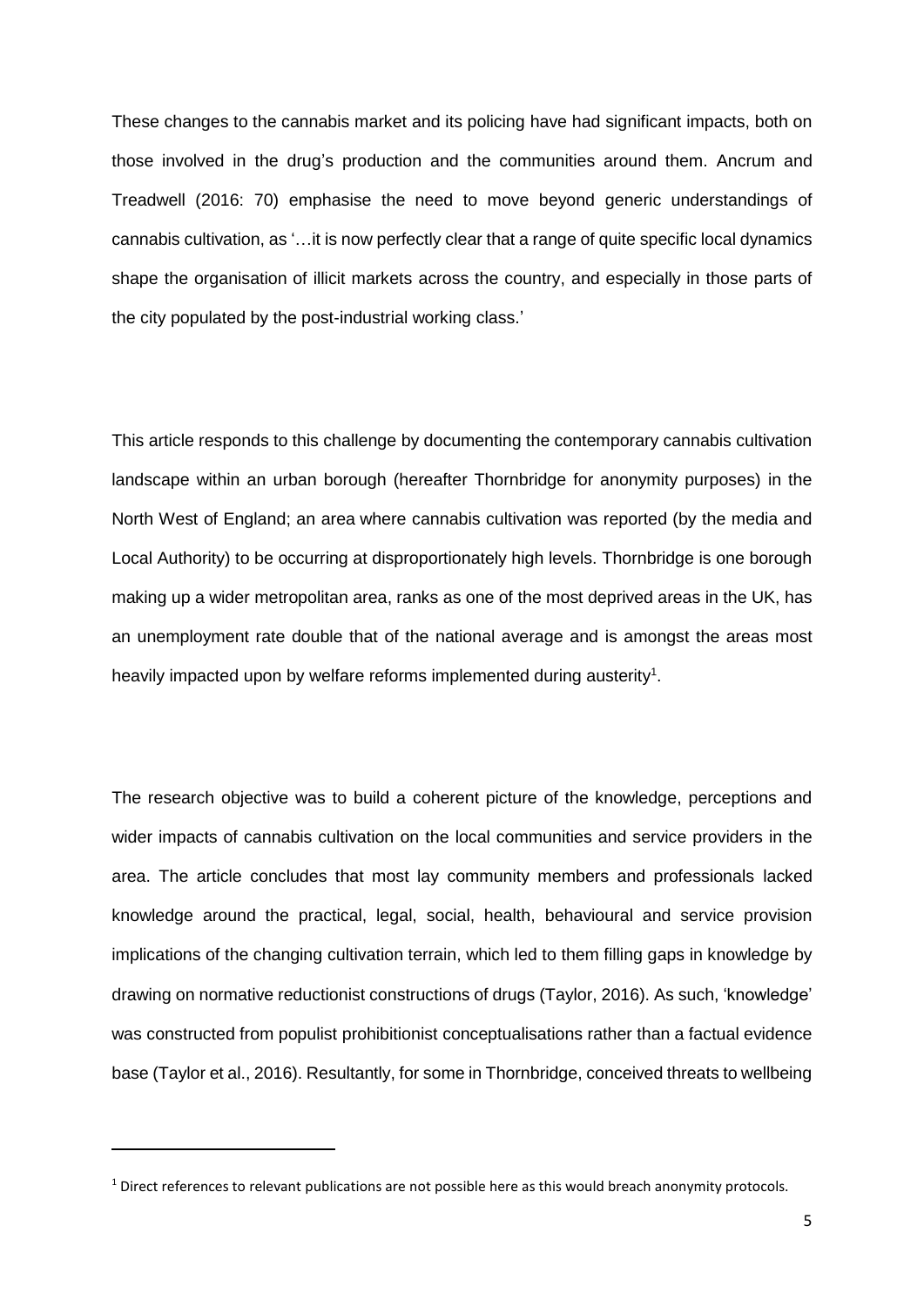were grounded in generic (mis)representations of drug related harms (Buchannan, 2015) instead of the actual implications of changes in the local cannabis cultivation landscape.

Interestingly, however, other participants offered contrasting evidence of an *acceptance* of localised cultivation, exactly because it did *not* fit within normative stereotypical conceptualisations of drug markets i.e. that cultivation was comparatively less harmful than *other* illegal drug markets and involved non-stereotypical actors who did not adhere to dominant caricatures of those involved in the illegal drug trade (Taylor, 2008). Cultivation so construed was justifiable in an area characterised by financial hardship, containing few opportunities for legitimate employment.

Such themes indicate that dominant prohibitionist drug rhetoric influences community constructions of drug issues. This then has real consequences (as identified shortly) for those localities, demonstrating a need to challenge the normative prohibitionist myths of illegal drug markets and to differentiate these from reality (Brownstein, 2013).

# **Reducing the Harm of Prohibitionist Cannabis Cultivation Policy: A review of the evidence and capacity for change**

There is evidence that prohibitionist drug policies increase rather than mitigate drug related harms (Buchanan, 2015; Rolles and Murkin, 2014), with the pro-active policing of drug markets exemplifying the exacerbation of existing social problems (Kerr et al., 2005). The trend towards small-scale cannabis cultivation sites in the UK, prompted and sustained by attempts to police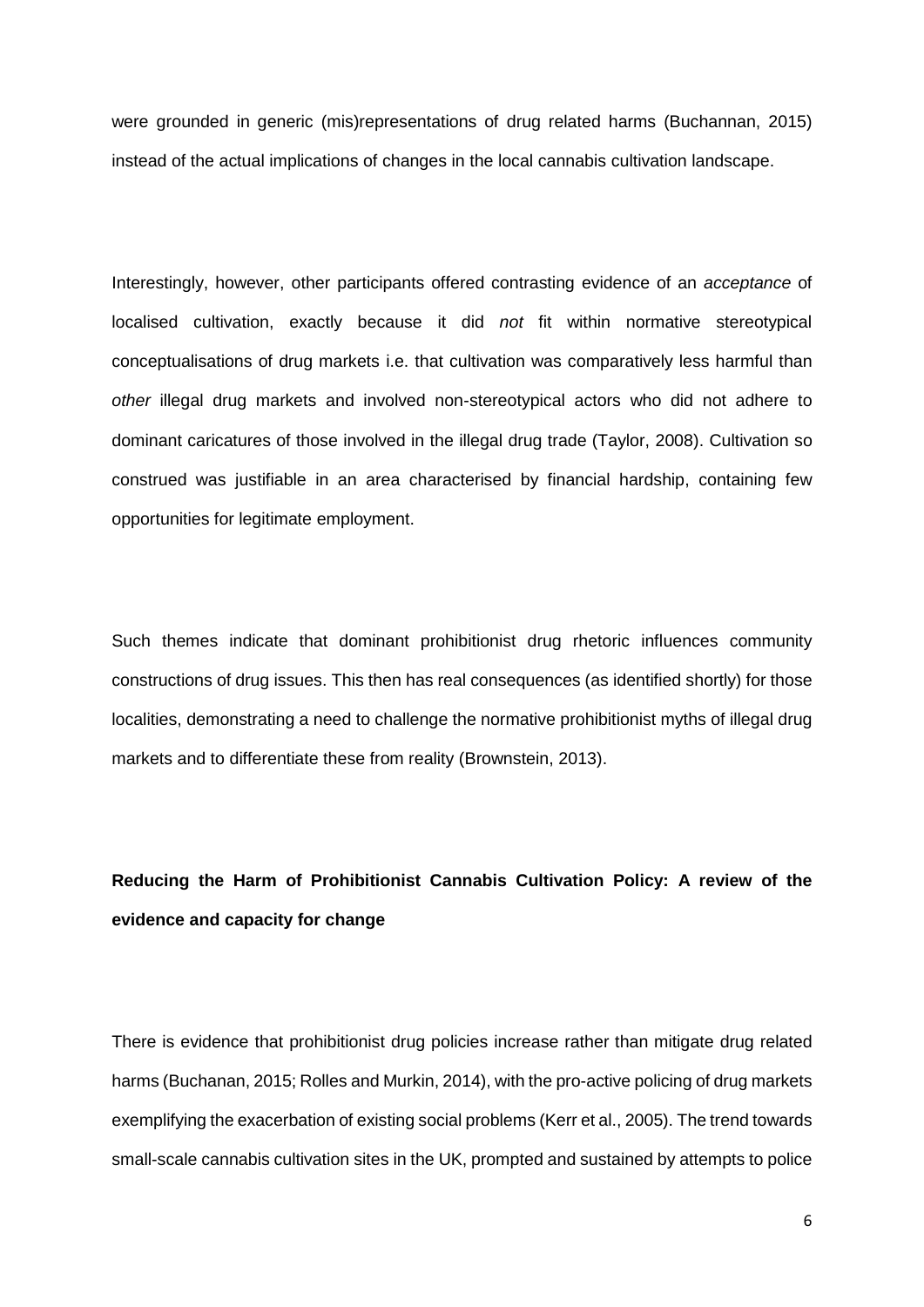cannabis importation and production (O'Hagan and Parker, 2015), provides further evidence of this. Cultivation has resultantly become more difficult to detect, the numbers involved (and therefore open to criminalisation) have increased and the issue of ''taxing' (stealing) of crops and resultant debt bondage has emerged (ACPO, 2012: 3).

In order to alleviate the harms caused by the prohibitionist control of cultivation, a number of researchers have urged drug policy reform. Paoli et al. (2015), drawing on research from Belgium, indicate that limited harms would be generated through the quelling of criminalisation for cultivation, and argue that since most existing harms are 'generated by large-scale growers' (: 277), policy should aim to disrupt this element of the market. Hough et al. (2003) propose treating small-scale home cultivation as a variant of possession in the UK to allow cannabis users to grow their own to 'destabilise this criminalised distribution system,' meaning that '[w]ith a reduced return on investment in cannabis, criminal entrepreneurs might abandon the market' (ibid.: x). Nguyen et al. (2015) found in the US that deterrence did not effect desistance but that growers tempered the size of their growing in response to policy. The authors extrapolate from this that legal plant limits could reduce the levels of commercial scale suppliers (ibid.). Decorte (2010: 275) adds further support to this by contending that such progressive policy 'can lead to a structure of the sector that offers few possibilities for 'organized crime,'' which simultaneously makes the trade less attractive to criminal entrepreneurs motivated by financial incentives (Ancrum and Treawell, 2016).

Policy-makers seemingly assume there is no scope for suppressing prohibitionist policies due to agreed conventions across the EU, which are guided by the UN Drug Control Treaties of 1961, 1971 and 1988. However, beliefs that the conventions mandate prohibitionist or indeed punitive responses, or that they preclude amendments to the law, policy and policing of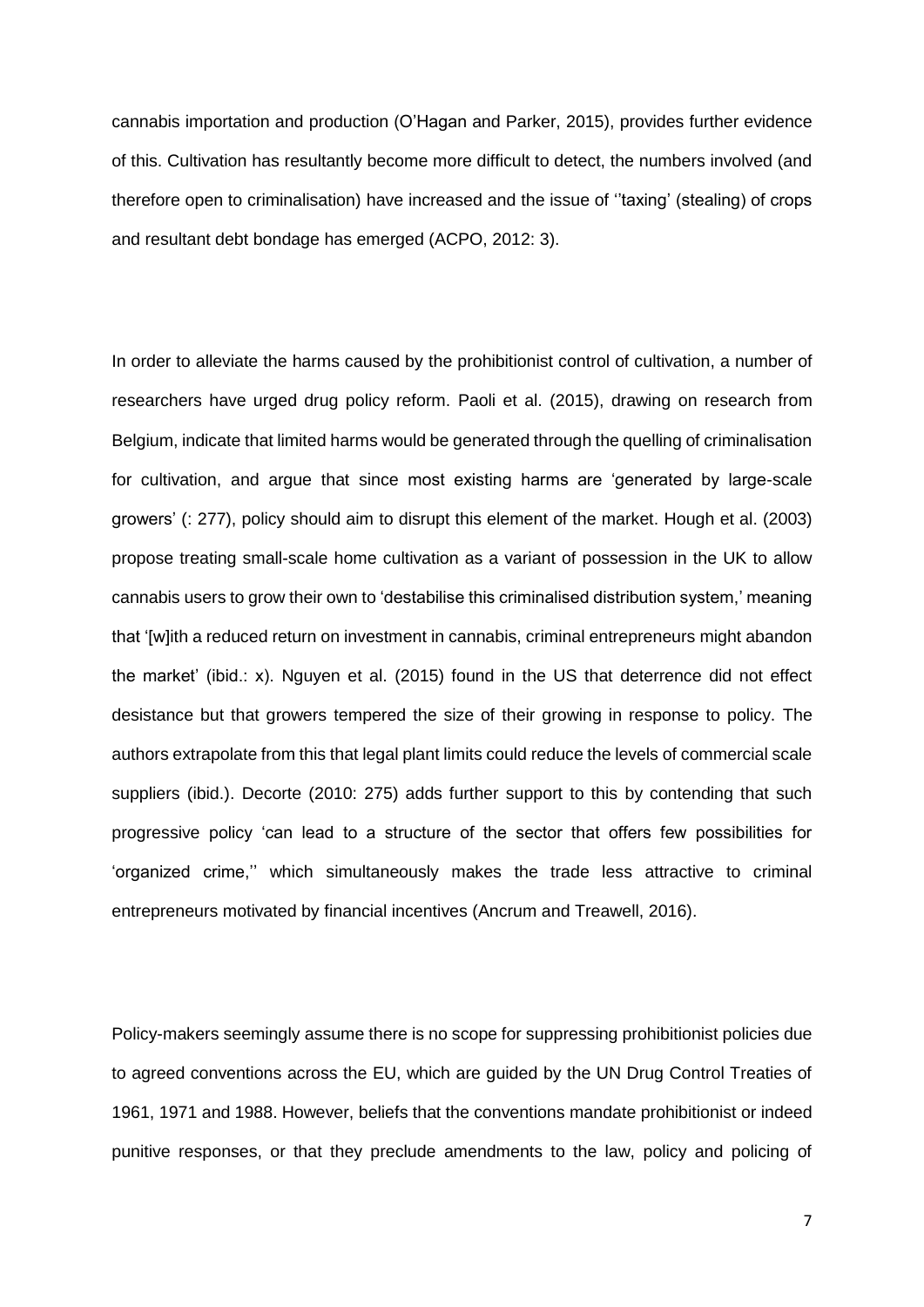cannabis, are unfounded. The UN Control Treaties mandate only that action is taken with regard to drug related acts (including production), meaning that penal responses are by no means the only recourse available, as '... there is express provision for imposing measures such as treatment, education, rehabilitation or social reintegration… either in addition or, more importantly, as an alternative to conviction or punishment' (Runciman, 2000: 3).

Countries who recognised the flexibility of the UN Treaties by moderating their drug laws have found significant reductions in drug related harms. Evidence from the Netherlands, Portugal and the USA indicate that differential polices towards cannabis possession and use have resulted in reduced rates of criminalisation, savings in public expenditure and positive public health outcomes (MacCoun and Reuter, 2011; Hughes and Stevens 2010; Drug Policy Alliance, 2015). Such outcomes become especially apparent where policies allow for pragmatic humanitarian responses via social, education and harm prevention measures which offer users treatment and reintegration rather than prison and exclusion (Domosławski, 2011). Simultaneously there is emerging evidence from the Spanish 'social-club' system that the decriminalisation of cannabis *production* and *distribution* can also address extant problems and reduce drug-related harms (Murkin, 2015), and Uruguay has begun a similar journey with its recent government approval of domestic cultivation and cannabis clubs (Eastwood et al., 2016).

The drug policy paradigm shifts in these countries demonstrate the potential for legislative change, providing evidence for both the abolition of prohibitionist, punitive policy and the extension of education, treatment and reintegration. The dismantling of prohibition, when accompanied by an increased focus on health and education, can reduce the spectrum of drug related harms; simultaneously extending personal freedoms and decreasing public expenditure. These lessons are crucial to areas like Thornbridge which are experiencing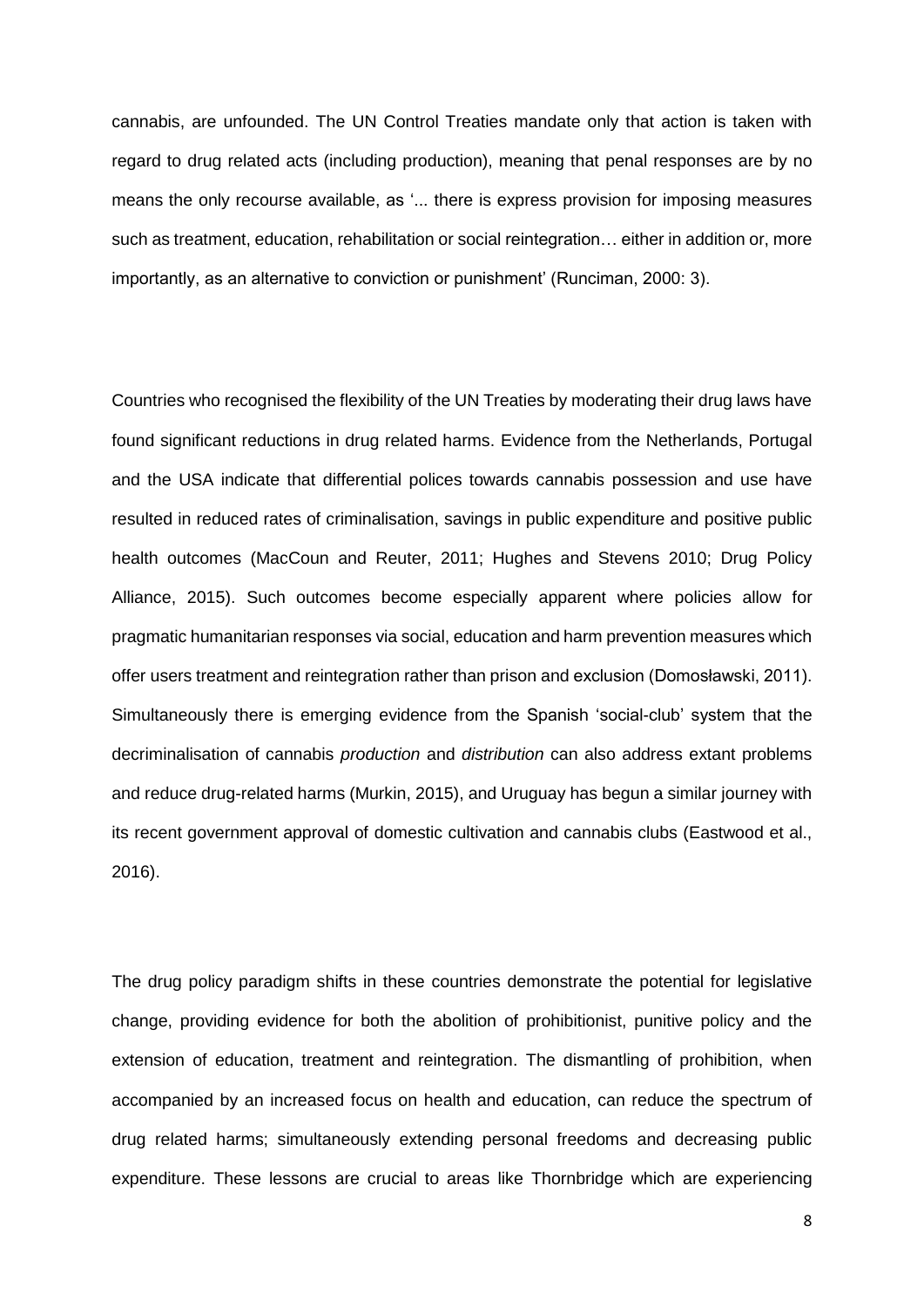considerable harms in relation to cannabis cultivation – harms which are perpetuated more by prohibitionist policy than the production of the drug itself.

### **Methodology**

A qualitative mixed methods approach was adopted to meet three criteria. Firstly to grasp the full range of complex issues surrounding cannabis cultivation; secondly to recognise the sensitivity of the topic; and thirdly to meet the needs of the diverse range of participant groups<sup>2</sup>.

Professionals and stakeholders (including probation, prison and police officers, housing personnel, drug services, young people's services, council workers, NHS staff, social care, Citizens Advice Bureau, Stronger Families, mental health teams (youth and adult) and Young Advisors) working with and around cannabis use and cultivation were involved in a World Café research event which encompassed twenty-five focus groups. The World Café method employs café style tables at which small groups sit with a facilitator to discuss a specific issue for a short period. Groups then move to the next thematic table to discuss a new issue, taking with them the new knowledge and understandings they developed in the previous group. This technique provides fertile ground for group learning and collective sharing of experiences (Brown and Isaacs, 2005). Informed by a previous Local Authority needs analysis, the professional and stakeholder groups were asked to discuss their knowledge about the changing cannabis terrain, its impacts in the community and the availability of service provision

**.** 

<sup>2</sup> See *Figure 1* below for sample sizes.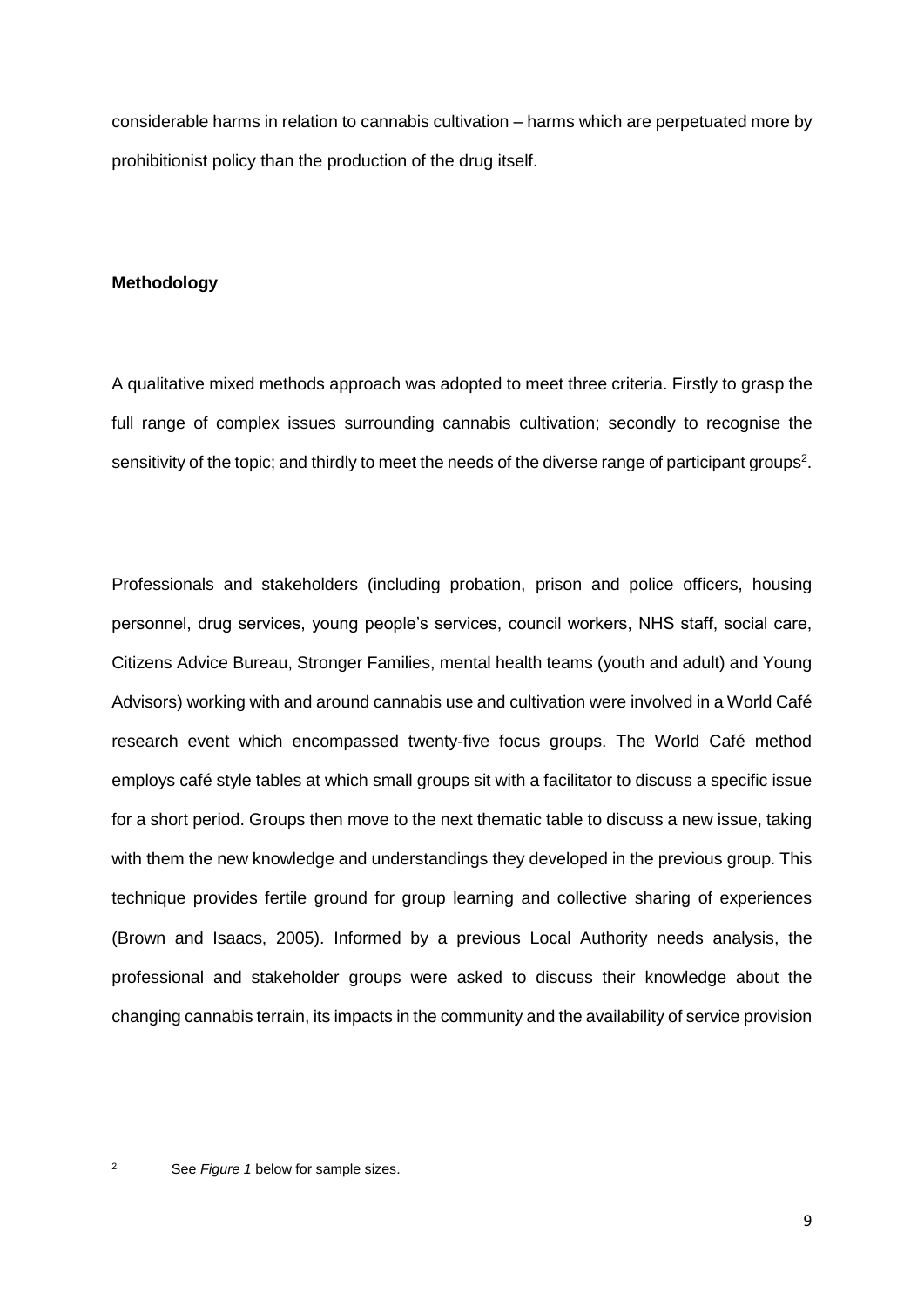for cannabis (particularly skunk) users and cultivators in Thornbridge. Their responses were triangulated to establish common themes.

Community members took part in focus groups in their local community centres. This local context and absence of professional bodies provided community participants with the support of fellow residents, which stimulated lively, candid discussion around cannabis cultivation. Like the professionals, they were asked about their knowledge of the changing cannabis terrain and its impacts, with additional questions about the community's *perceptions* of cannabis. The aim was to understand the tolerance levels of local communities with regard to use and cultivation. The professionals who referred the (grand)mothers of cannabis users emphasised that many felt shame, guilt and sadness around the impacts of their (grand)child's use, so an individualised method was selected for these participants. Similarly, cannabis users and in particular the cultivators were asked to discuss their personal and legal histories, the sensitivity of which required a one-to-one method. In view of this, the family, user and cultivator data collection all took the form of semi-structured interviews. Attempts were made through local professionals to identify and access local cultivators in the community, but this proved unfeasible in light of the concealed nature of production in a prohibitionist environment. However, access to local growers was achieved when a local prison governor granted access to those convicted for cultivation, and a number of them agreed to participate.

*Figure 1 to be inserted here*

**Findings**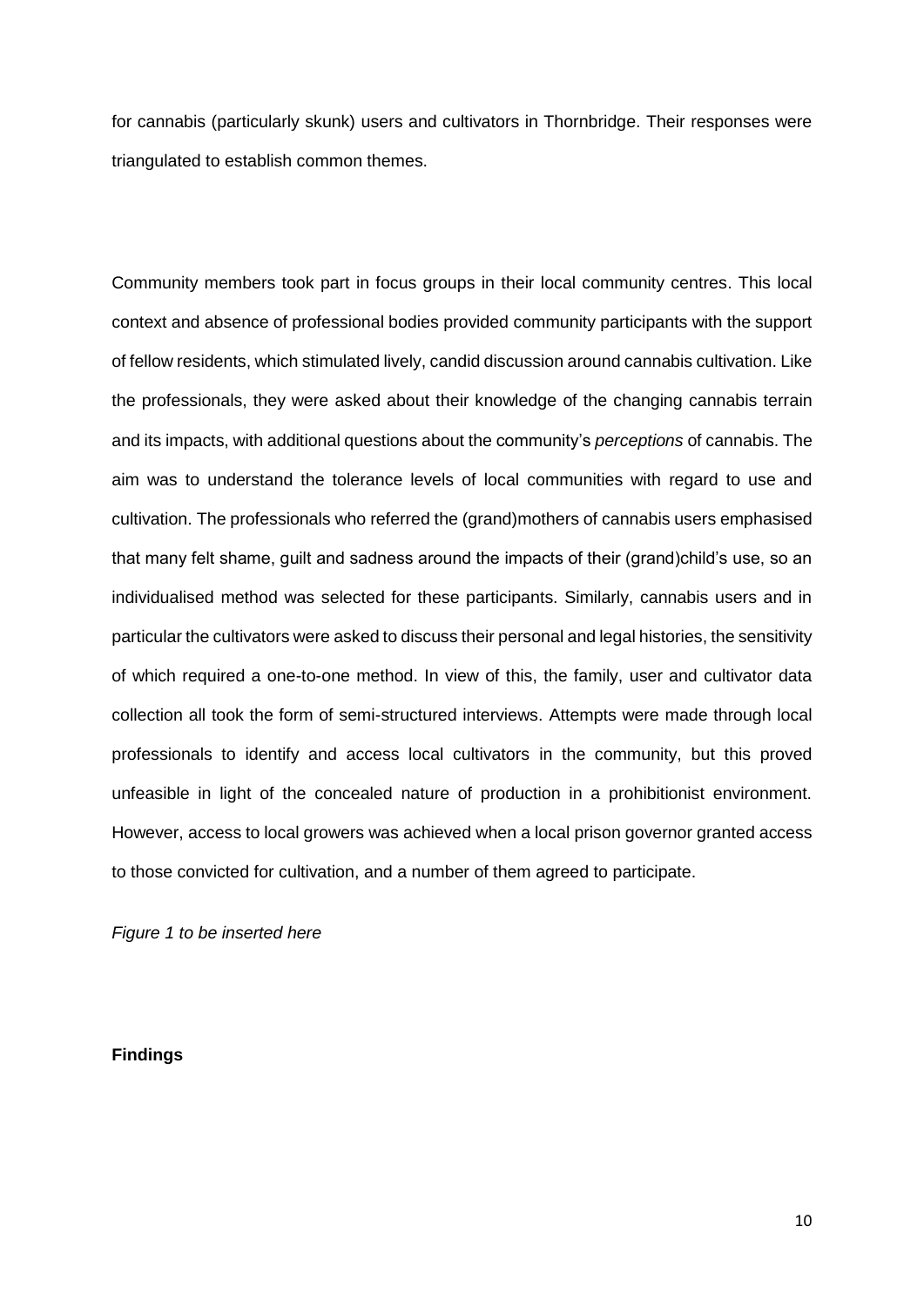The following sections outline the contemporary cannabis terrain in Thornbridge by triangulating data on the knowledge and impacts, particularly of skunk, from all participant groups. As the research was a scoping exercise, an inductive approach was taken, with key themes and patterns identified using the most commonly raised issues in the World Café, individual interviews and focus groups.

#### *Knowledge of Cannabis Cultivation*

Notably, the majority of community participants had little direct knowledge or experience of cannabis cultivation generally or specifically within their communities; most were unaware of it unless it was reported in the local media. Only a small minority reported personal experience. Equally, for many professionals, knowledge was not direct but gained through conversation with colleagues, often in other agencies. Professionals resultantly identified information needs around the shift towards stronger strains of cannabis in terms of clarifying the law, advice on identifying and reporting cultivation, and harm prevention/minimisation information with regard to the (mis)use of electricity, debt risks, fumes, exploitation and social repercussions.

'Over the last number of years, cannabis has changed quite a lot. And the impact of cannabis has changed in [Thornbridge]. But actually in general I'm not sure that we've all caught up with that either, professionally, service wise, or in the community' (Professional, World Cafe).

For the community and professional groups, hypothetical 'knowledge' resulted from a lack of direct experience or access to contemporary research findings. This was evidenced by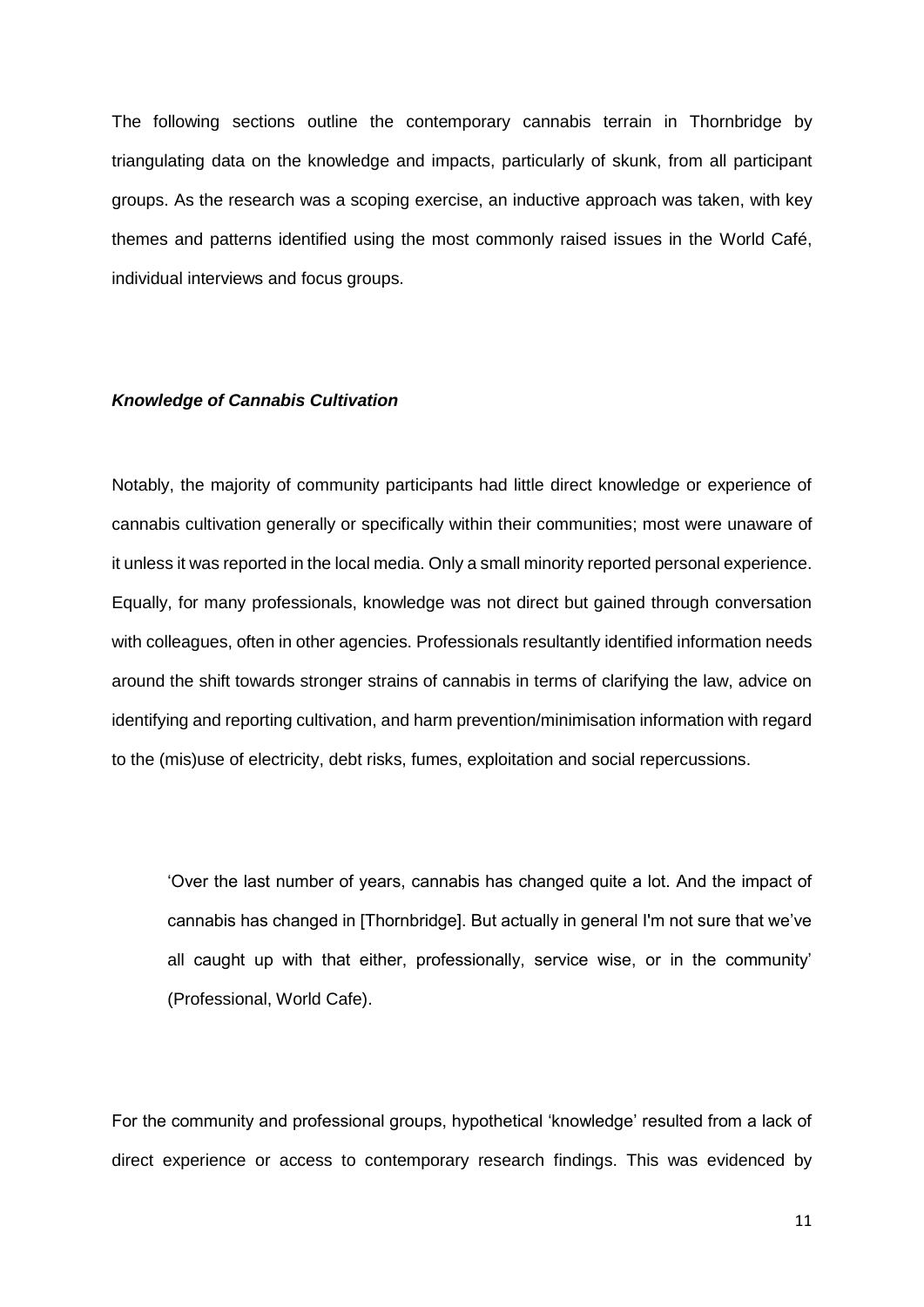instances of commonly transmitted stories and inaccuracies around cultivation. For example, a number of professionals suggested that skunk was produced through a process of adulteration with Class A drugs.

'Some of them [cultivators] are now [using other drugs] inevitably. Because of the way it's now cultivated…the water and irrigation system has got heroin in it which will then bring the plant on. Makes is into superskunk and it's more addictive because it contains heroin' (Professional, World Café).

The scenario seems unlikely because it is cost-inefficient and, even were it genetically possible, may produce withdrawal in cannabis users, yet no such reports came from the users or professionals working directly with these groups. This is supported by research which found that 96.1% of seized cannabis samples were indeed simply cannabis (Hardwick and King, 2008). Cultivators confirmed that adulteration with class A drugs would be 'bad for business' i.e. self-cancelling, as people would not buy from a dealer who failed to provide them with the product they intended to purchase, particularly something which caused withdrawal. This was illustrated by two cultivators who reported sand and fibreglass being added to bags of cheap imported cannabis some years previously. They explained that shaking the bag decanted the adulterants to the bottom, resulting in an escalation in complaints to dealers. Dealers refused to buy from that supplier again meaning that, within a few weeks, the adulterated cannabis left the market and did not return.

Interestingly, a number of respondents linked this contemporary skunk production with the heroin epidemic previously experienced in Thornbridge, conflating the example of adulterated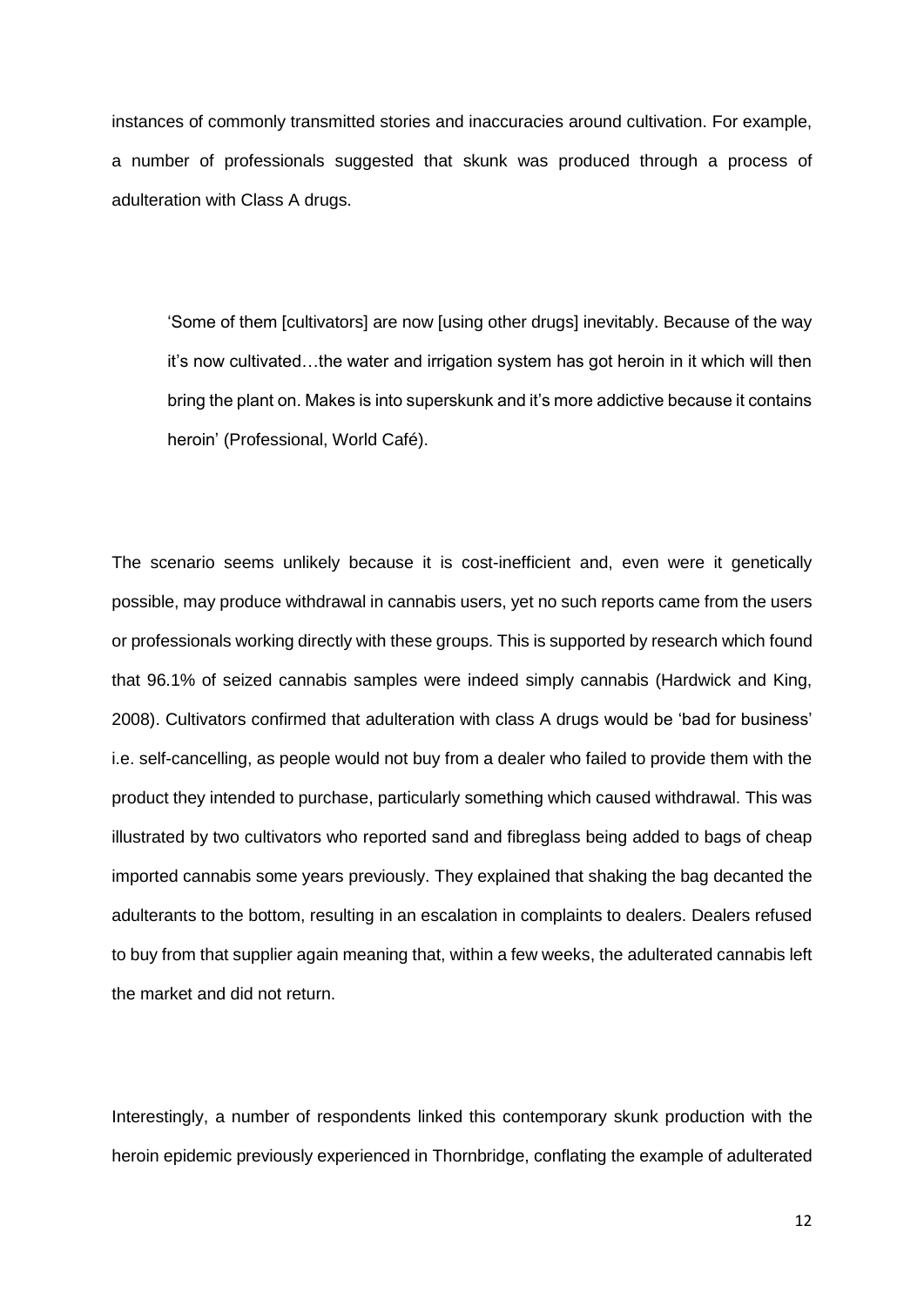skunk with heroin dealer's previous attempts to get users 'hooked'. This appears to demonstrate how a lack of accessible, reliable information results in individuals filling in knowledge gaps by referring to dominant historical constructions. This conflation is a key characteristic of the reductionist drugs discourse, which through a narrow focus on specific drugs and certain drug markets generically frames *all* drugs as harmful and *all* drug markets as seeking to enslave users in addiction (Taylor et al., 2016). Such conceptualisations enable myth to be accepted as reality (Saper, 1974) whilst concurrently providing an indisputable justification for the continuation of drug prohibition (Taylor, 2008).

In spite of such evidence to the contrary, there was an observable transmission of inaccuracies about cultivation between and across agencies, with some issues and stories gaining momentum as the World Cafe progressed. It would appear that the risk of this transmission process, in the context of a lack of informed knowledge, left both professionals and the community vulnerable to contradictory or incorrect information, which escalated fears and was reported by many professionals to make it difficult to respond appropriately to the needs of their service users.

### *Service and Education Needs*

Apart from those working in an enforcement capacity (namely police and housing staff, who had most direct experience of cultivation), the majority of professionals identified a need for information around skunk cultivation, both for themselves and to offer to their service users.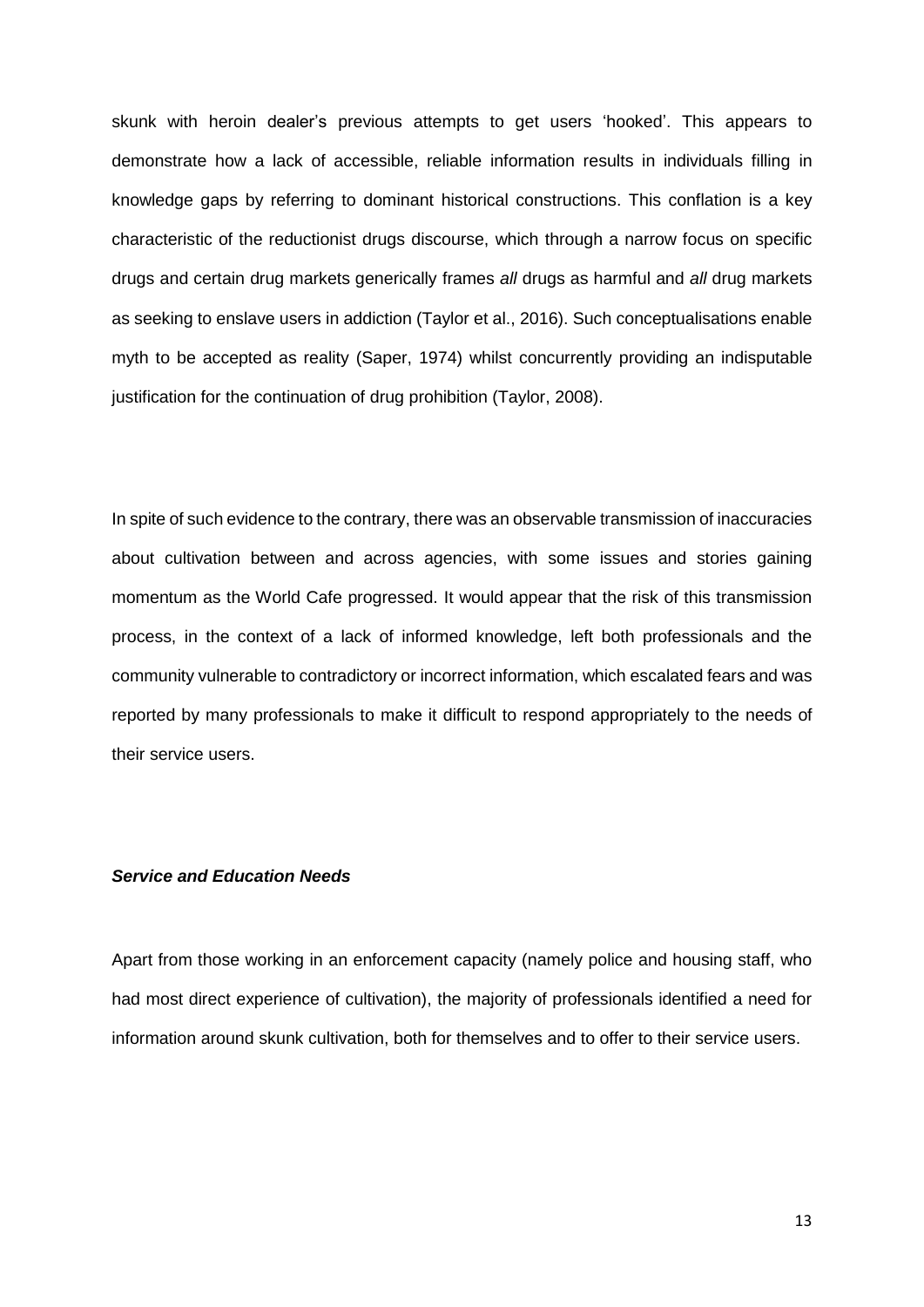'I've got to be honest…until today I knew nothing about the cultivation side of it. So you've got to educate professionals before they can actually move on and take things forward' (Professional, World Café).

'Professionals and the different age groups in the community, young people, adults, need that awareness. Easy access to who they can contact for help… Demystify the harm, the effects and the consequences' (Professional, World Café).

A previous police-lead drop-in service providing cannabis information was recalled by some professionals, but this initiative was the only extant education provision identified and had only been a short-term project. There was also concern that holistic education around cannabis cultivation required broad consideration of social, health and legal impacts, not all of which are the remit or specialism of the police.

Some professionals suggested that in terms of service provision, responses to cultivation were currently the remit principally of those who police (in the broadest sense) cultivation, namely the police and housing professionals. Many professionals said there were no services that worked specifically with cultivators, and particularly not in a confidential manner to attract those afraid of legal and social enforcement action. Others said the opposite; that there were a range of services from debt to employment to housing support and drug workers. Some of these contradictions stemmed from a lack of specific provision, but much was due to a lack of advertising and signposting. A number of focus groups therefore suggested that professionals needed an accurate idea of the scale of cultivation in Thornbridge as well as a clear, coordinated strategic map of what the responses should be.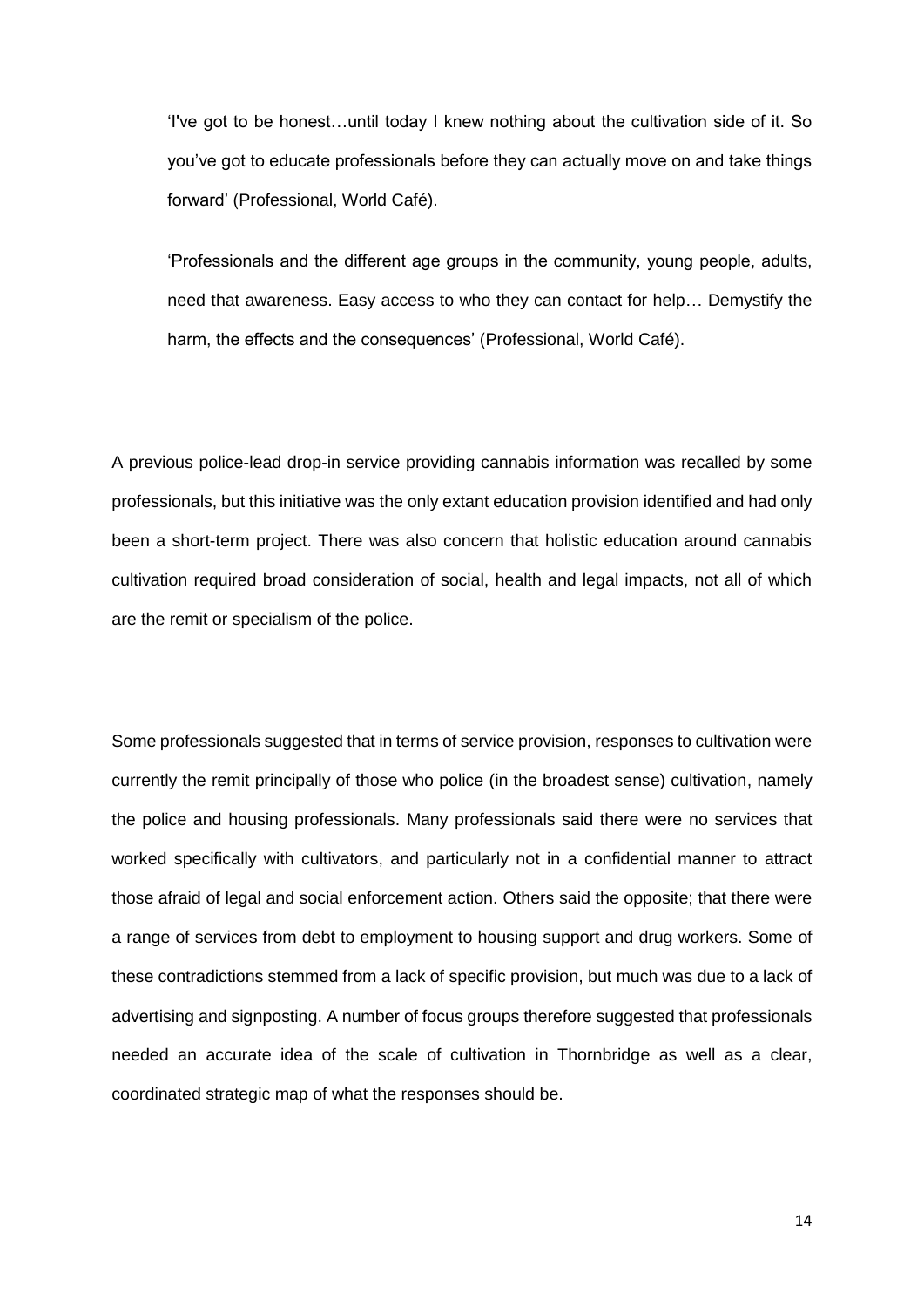A number of professionals suggested that cannabis cultivation was perhaps deliberately unspoken in public forums to conceal the issue. They suggested that the need to market and promote Thornbridge as a 'Borough of Choice' sometimes eclipsed the need to deal realistically with social problems. These issues illustrate how the social construction of drugs and the powerful rhetoric of a prohibitionist discourse can actively inhibit efforts to address drug related harms (Taylor et al., 2016). In a bid to avoid being stigmatised as having a 'drug problem' (Taylor, 2008) Thornbridge demonstrated a reluctance to pro-actively address an issue which sits outside the narrow parameters of normative drug policy (Taylor, 2011).

#### *Perceptions of Cultivation*

**.** 

None of the participant groups knew the exact incidence of cultivation as, for many, growing (of anything more than a couple of plants) was outside their direct experience. As in the previous section on knowledge, this is an interesting finding in light of the media and Local Authority reporting that cultivation was so prevalent in Thornbridge<sup>3</sup>. Most only knew that cultivation existed in their geographical area because of local media focus on recent police activity. Knowledge, therefore, was formulated through media representations of cultivation and policing rather than direct experience. At a time when we are experiencing a 're-definition of the 'cannabis problem'' (Acevedo, 2007: 117) and media representations mirror those of political rhetoric and policy documentation (Taylor, 2008), prohibitionist themes around the nature of drug use and markets predominate. Residents relying on local media as an information source were presented with cultivation as an organised, dangerous phenomena fitting with wider conceptualisations of the drug trade. In reality the situation was much more nuanced, yet this process of stereotyping fits comfortably with wider drugs war propaganda;

<sup>&</sup>lt;sup>3</sup> Direct references to these articles are not possible here as this would breach anonymity protocols.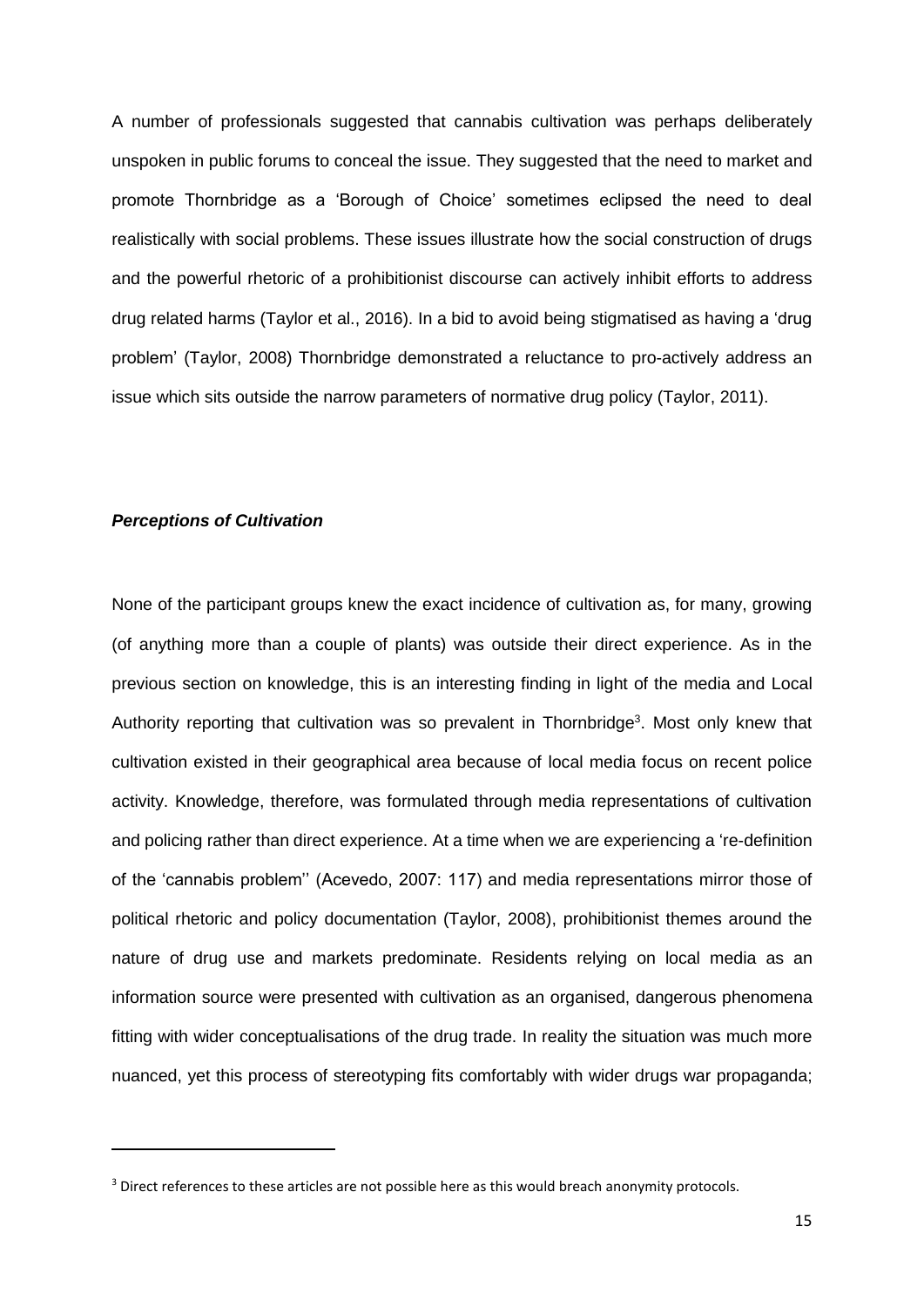meaning that conceptualisations apparently based on common sense are actually founded in fallacy (Taylor et al., 2016). Interestingly, moving beyond stereotypical notions presents a contradictory universality (Brownstein, 2013) which sit in explicit juxtaposition to normative representations.

The demographic profile of cultivators was largely unknown by the community and professionals, but there was a common perception across all participant groups that whilst cultivation happened in *all* socio-economic groups it was *most likely* to be attractive to those struggling to find employment and income in the mainstream labour market, and those with what was perceived as 'less to lose,' (the unemployed, young males and those without dependents). Despite this belief, a dichotomy was evident between those construed as growing for 'greed' as opposed to 'need' (Potter, 2010): The former perceived as autonomous actors who actively made the decision to enter the lucrative drug market; The latter as vulnerable individuals whose perilous economic position left them open to exploitation. These perceptions are notable in terms of acknowledging the range of motivations for cultivation. This was demonstrated by the diversity of cultivator participants, who ranged in age, with some initially working whilst cultivating, whilst others were unemployed.

#### *Motivation for Cultivation*

Existing research indicates a broad spectrum of typologies amongst cannabis cultivators (Hough et al., 2003; Potter et al., 2015). In Thornbridge, however, there appeared a narrower range of cultivator typologies, with the majority's involvement determined by their socioeconomic circumstances. Three cultivator typologies were identified across all participant groups; people who grew it in their home, primarily for their own use; those who voluntarily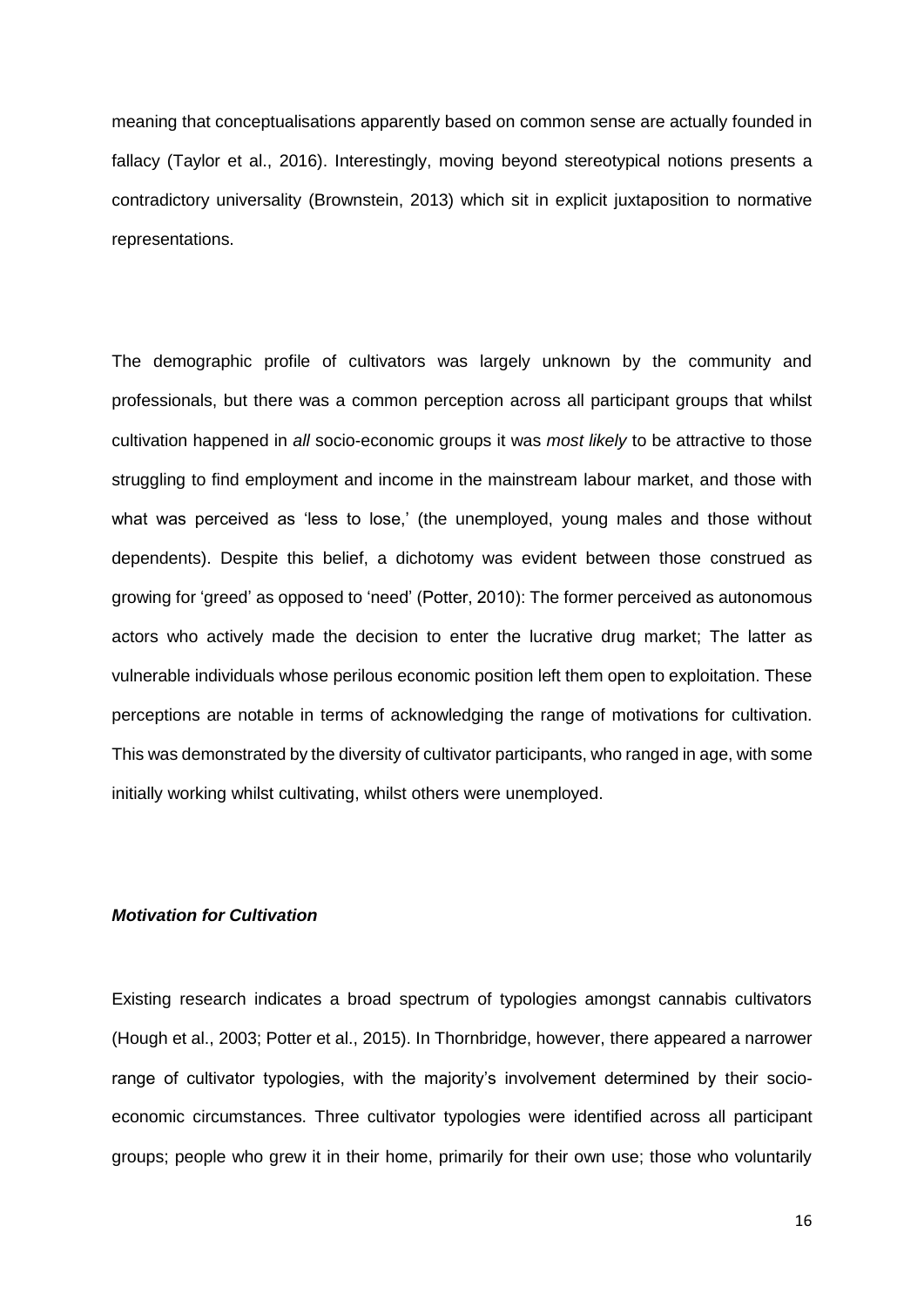grew crops for a dealer due to the financial incentives; and people who were coerced into growing for a dealer (usually because of financial reasons). Whilst professionals and community groups acknowledged that small numbers fitted the first typology, little was known about them as by definition they failed to come to the attention of the public/services. The latter two typologies, however, were considered more prominent, with greater inferences for the wider community.

Professionals and cultivators in particular agreed that cultivation was driven principally by financial and structural/economic conditions, thriving as a cottage industry in which some improved their lifestyle, using it as a source of employment and income in a stagnant economy, fitting with Ancrum and Treadwell's (2016) identification of criminal entrepreneurs who are motivated by financial gain:

'It's a way of getting a lot of money very very quickly. Once you get good at it, three crops a year's not a problem. Forty thousand pounds for someone who's never had a job! (Professional, World Café).

A distinction was made, however, between those who voluntarily cultivate to *alleviate* their socio-economic position and those who are exploited *because* of their socio-economic position. This final typology were considered to cultivate due to increasing levels of coercion and were perceived as both vulnerable and at risk due to the criminal nature of the market: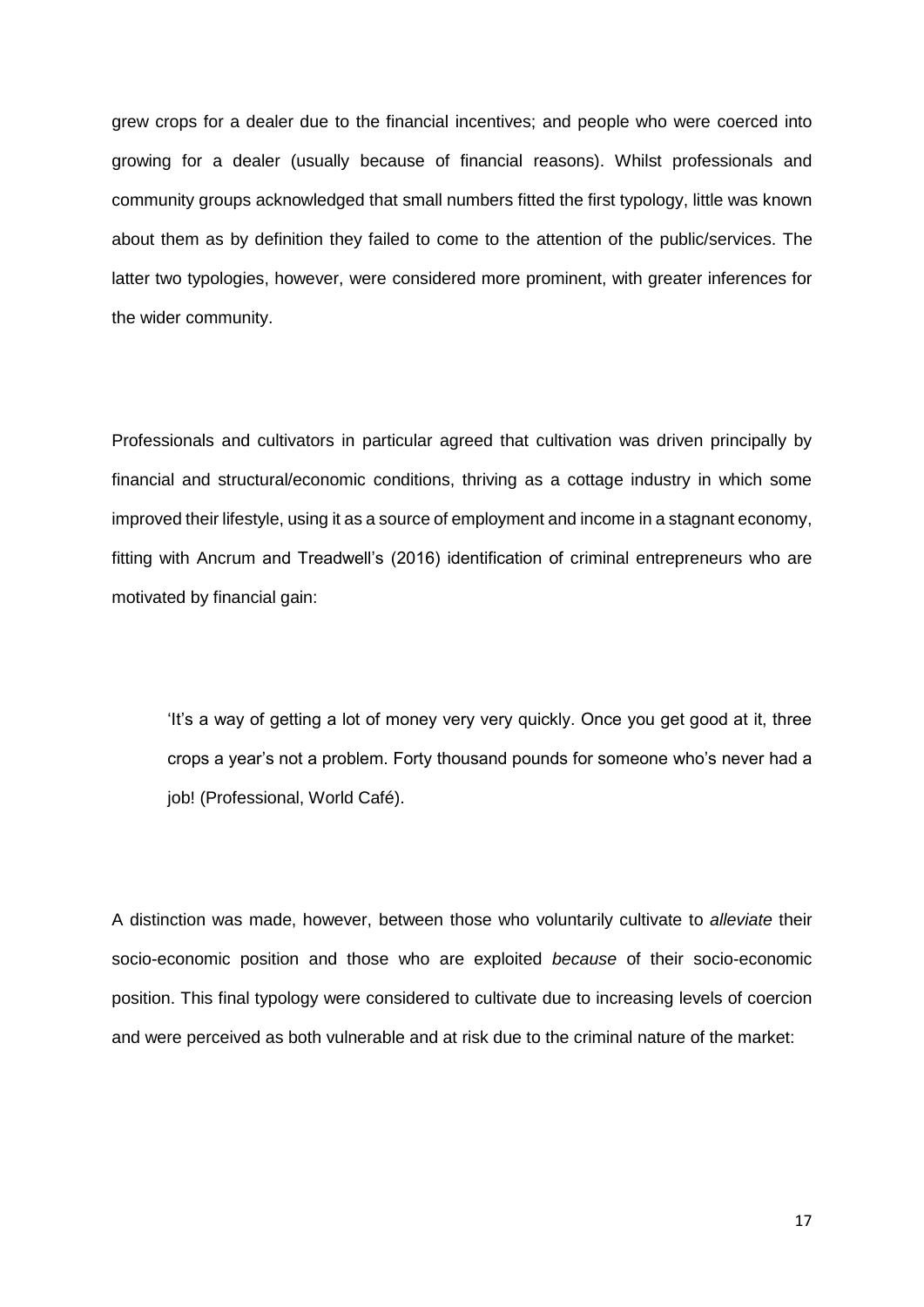'[Y]ou have like a drug dealer…who will pay people to well, it's called just like 'sitting on it'…and they're paying for a lot of their rent or they're giving them a lot of money so you've got a person who's just got to have this thing going in the loft and this fella's just paying his leccy [electricity] bill and throwing loads of money at him…and if he gets caught, he [the dealer] won't get it [prosecuted] will he?…The top dog won't get done and then he'll just find some other mug to do it for him… the people who have got it in their houses are little muppets who can't fight for themselves and won't do nothing' (Community Participant, Focus Group).

These latter two contrasting typologies construct the drugs market as comprising autonomous actors motivated by money who warrant punishment, juxtaposed by exploited, vulnerable individuals in need of protection. Notably, only the former mirrors normative justifications for prohibitionist control (Taylor et al., 2016).

'Problem I have is when they have £1million worth of grass in their room. They don't need to do that. They do it because of greed. Now the boy on the street is just trying to live' (Community Participant, Focus Group).

The autonomous group were seen as fitting the stereotypical drug actor mould (Taylor, 2008) whilst the coerced group were perceived as *victims* of the illegal drug market. Importantly, the two groups were identified by *different* elements of the sample (as discussed below) who were distinguished by their levels of knowledge/experience of cultivation.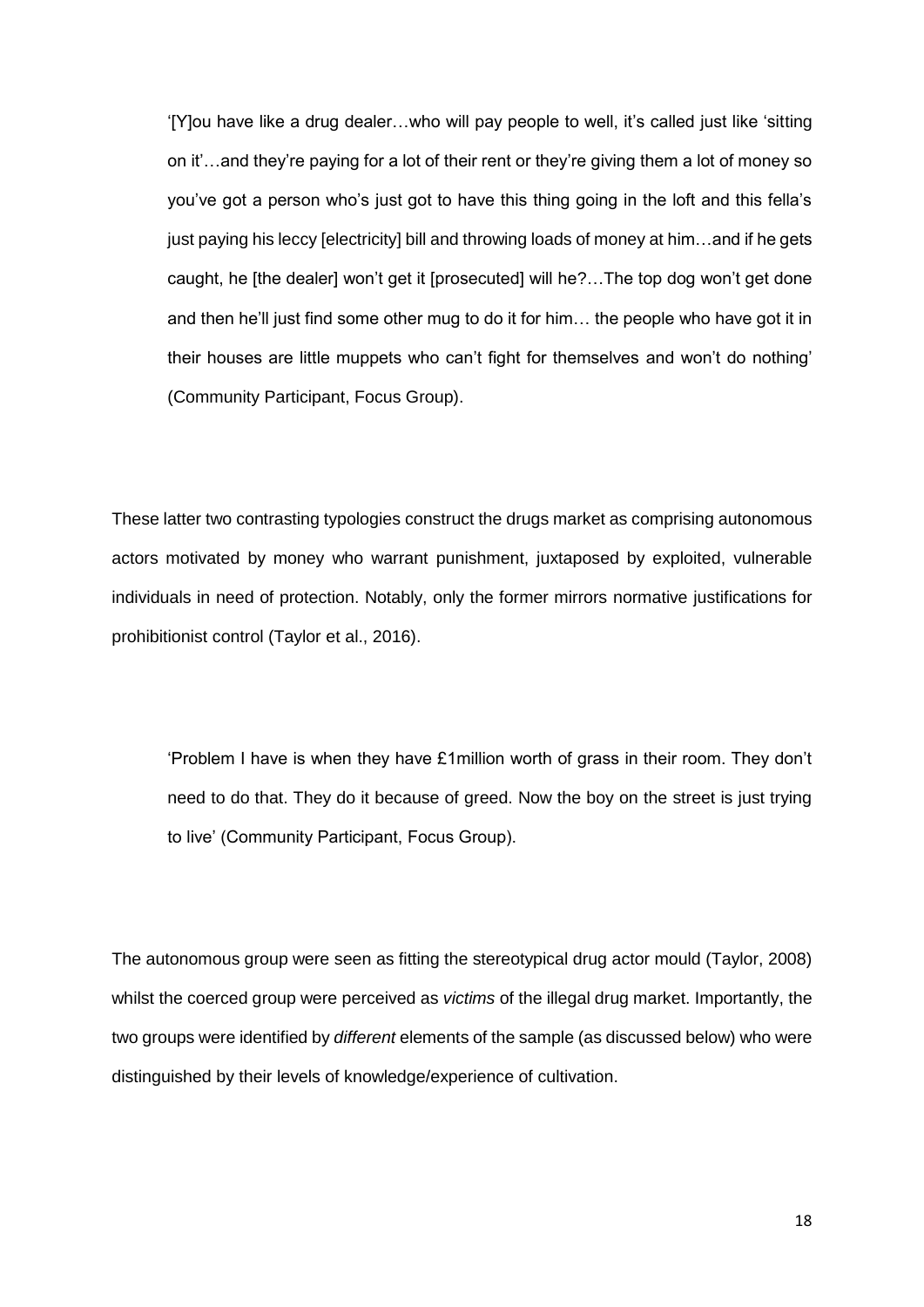#### *Reporting and Tolerance of Cultivation*

Two distinct and contrasting responses to cultivation emerged through the community focus groups, with residents communicating either acceptance of cultivation, or concern at its occurrence. A number of interlinking factors motivated residents to accept cultivation as a legitimate means of income. A key theme was sympathy towards those with few legitimate employment prospects, who were construed as financially vulnerable and therefore susceptible to exploitation. Moreover, the social deprived status of Thornbridge inhabitants led to an understanding of their involvement in cultivation.

'The majority of people now are growing it to get above water aren't they?' (Community Participant, Focus Group).

Such views were coupled with a neoliberal ambivalence of cultivation as long as it did not affect others in the community.

'It doesn't bother me one bit…that's sort of shoved away, it's not in your face' (Community Participant, Focus Group).

Additionally, residents construed cultivation as comparatively 'less criminal' than other illicit behaviour or illegal drug markets.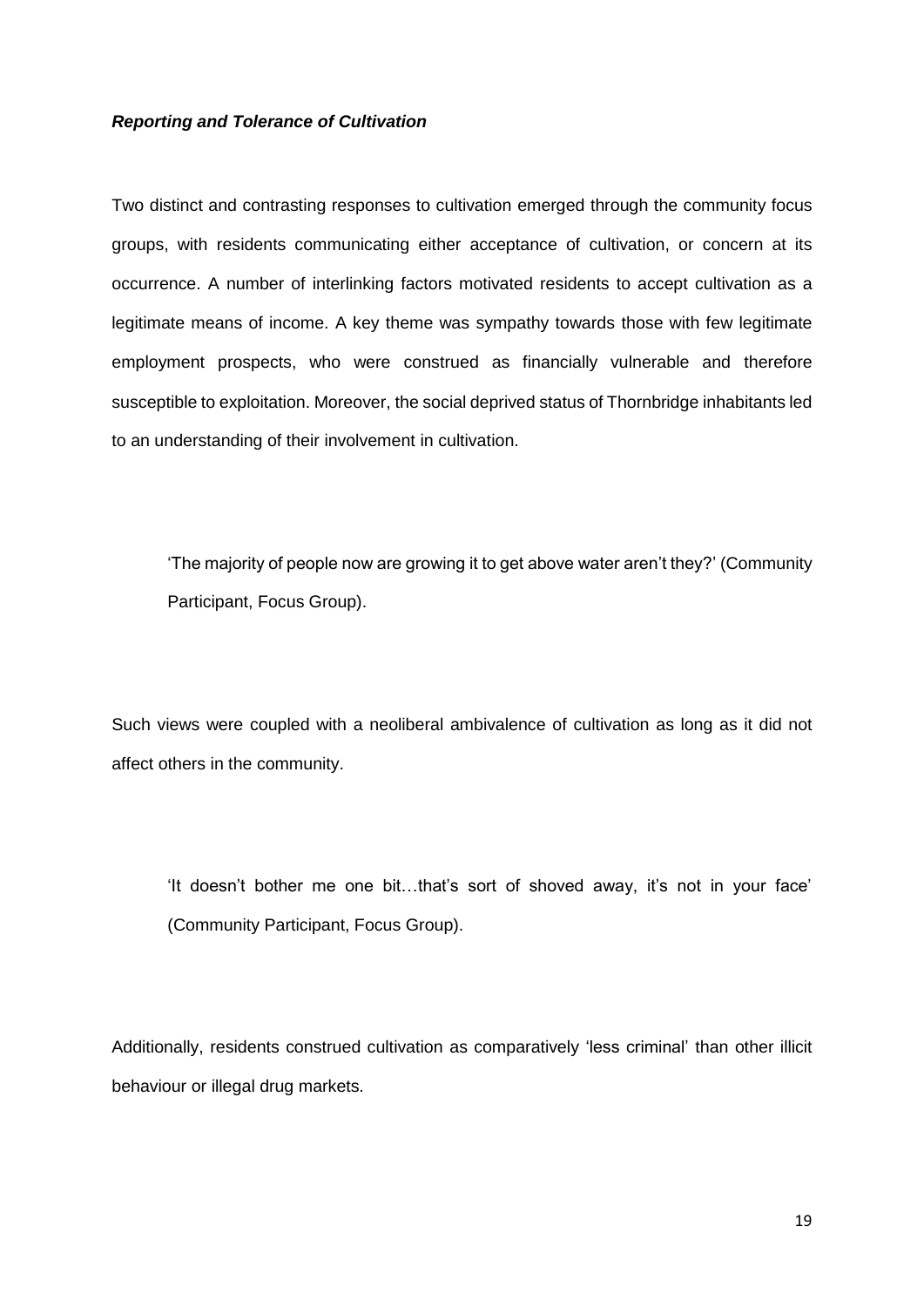'I look at them sort of people and think good on you, you're not going out robbing old people, you aren't robbing houses… and to me, they're doing no harm' (Community Participant, Focus Group).

'I don't see pot as being anything big or major. They don't make the money off weed that they do off cocaine and smack [heroin]' (Community Participant, Focus Group).

Acceptance of cultivation conflicts with the argument that normative and generic representations of drugs predominate the public conscience. Such attitudes, however, appear to be formulated through direct experiences of cultivation and therefore avoid a reliance on the dominant drugs discourse to fill knowledge gaps. Seeing those involved in the trade: as victims of circumstance (rather than faceless actors in the violent drug trade); as keeping themselves to themselves (rather than flooding communities with drugs and drug-related crime); and as representing less of a comparative problem/risk than other illegal drug actors (as they appear significantly less dangerous and 'big league' than those involved in the heroin and cocaine markets which predominate the public conscience). This departure from the normative themes associated with dominant representations of the 'drug problem' indicates that when people possess nuanced knowledge, they are able to prise themselves away from normative constructions. This ability to autonomously conceptualise the drug trade had reallife implications with less evident fears and anxieties expressed amongst this group.

The second group of residents who expressed *concern* about cultivation reinforced this knowledge deficit process through their adherence to normative notions. They were characterised as having little direct knowledge of cultivation and conflated its occurrence with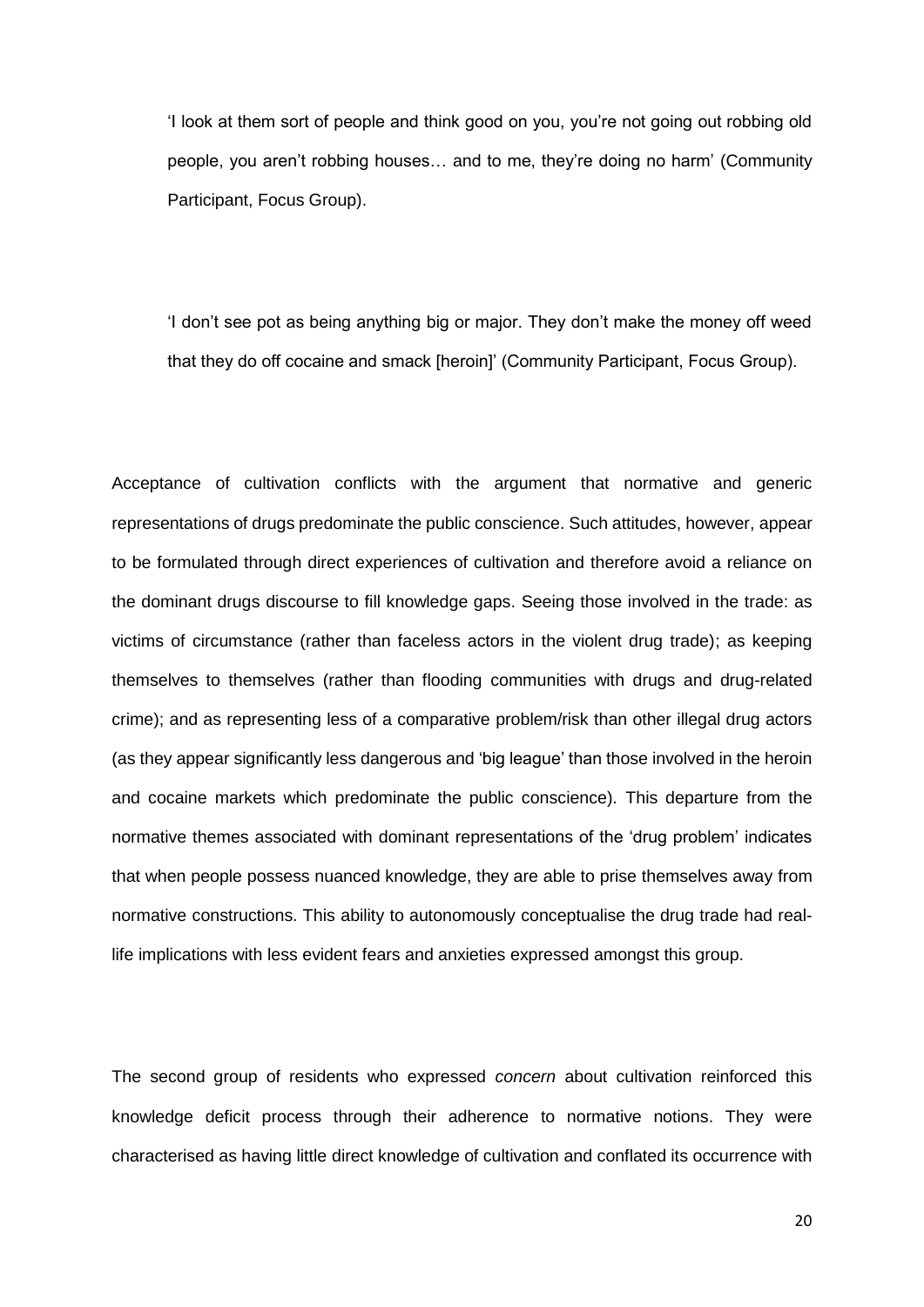other aspects of the drug trade, such as the prospect of large numbers of unknown people entering their neighbourhood seeking out cultivators' houses, or other anti-social issues such as cultivation odours or excessive parking on their street.

'The anti-socialness of people coming and going, puts them [residents] at risk of lowlifes [sic] who may be violent' (Community Participant, Focus Group).

'I'd be less tolerant if someone was living next door to me and they were doing it cos I would not want people coming up and down my road and I would not want my children involved in that' (Community Participant, Focus Group).

Professionals felt that these community anxieties were produced by concerns about anti-social behaviour, organised crime and the generic dealing of drugs, not by cultivation per se. This distinction is an important one as in most cases dealers and cultivators are separate individuals with different impacts on the community, the latter being less likely to cause neighbourhood problems for fear of detection. The misapprehension left this group of community participants with the reductionist view that *all* cultivators were highly organised, well-connected, dangerous criminals, resulting in them failing to report cultivation through fear of reprisals. Such views supported the construction of cultivators as autonomous actors for whom punitive responses were justifiable, yet such policies clearly risked simultaneously punishing those being exploited.

*Impacts of Cultivation and its Prohibition*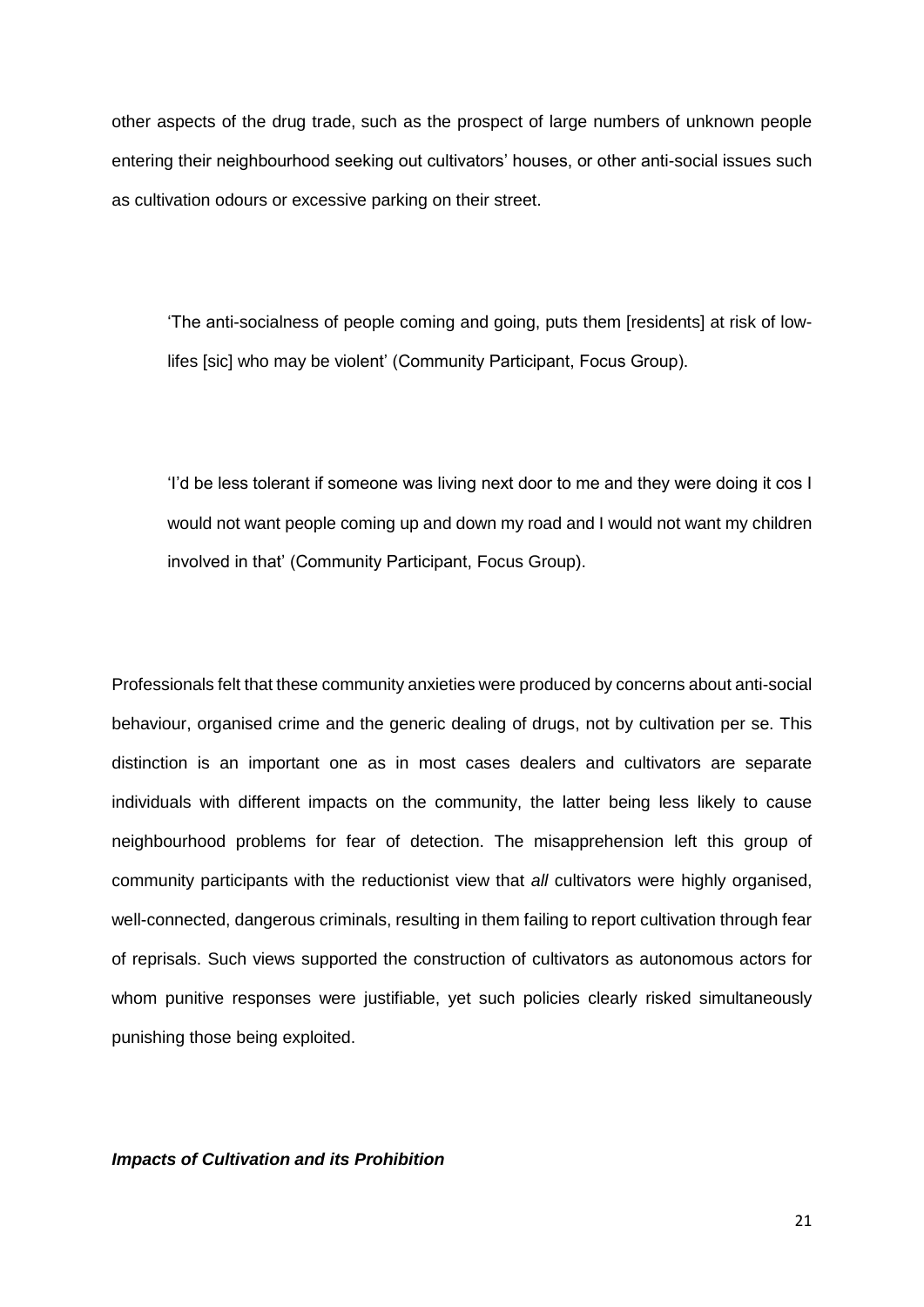#### *Compounding Social Problems*

Exploitation and debt bondage were significant concerns for professionals due to the vulnerability of those cultivating for other people. There were particular anxieties that young people, or indeed their parents and families might become involved in cultivation because they had been coerced or exploited and that this could escalate extant social problems such as debt. A drug worker and a debt counsellor reported dealers pressuring individuals into growing for them to pay off debt (and in some instances falsely increasing that debt by later stealing the same crops they had coerced them in to growing). The illegality of cannabis cultivation compounded such phenomenon, by precluding those being exploited from accessing services for support.

'I think it makes vulnerable people even more vulnerable. It puts them on the streets. If you have a learning difficulty or are vulnerable because of previous mental health, or anything really, you're a prime target for these kids. Cos if they can get in your house and near your leccy [electric] meter, they can grow their cannabis and what are you going to do? Who are you going to tell?' (Professionals, World Café).

Professionals were concerned about the impacts of the broader social policing of cultivation in terms of the risk of losing tenancies, losing electricity meters through theft of electricity which are expensive to have reinstalled (raising the risk of debt) and the difficulties of being rehoused following a cultivation conviction or housing enforcement action. Escalating social problems were also identified at the community level in that professionals felt that the linking of cannabis cultivation within a specific geographical location could have negative implications for its reputation linking to the earlier point of prohibitionist polices and stigmatisation restricting practices which mitigate drug-related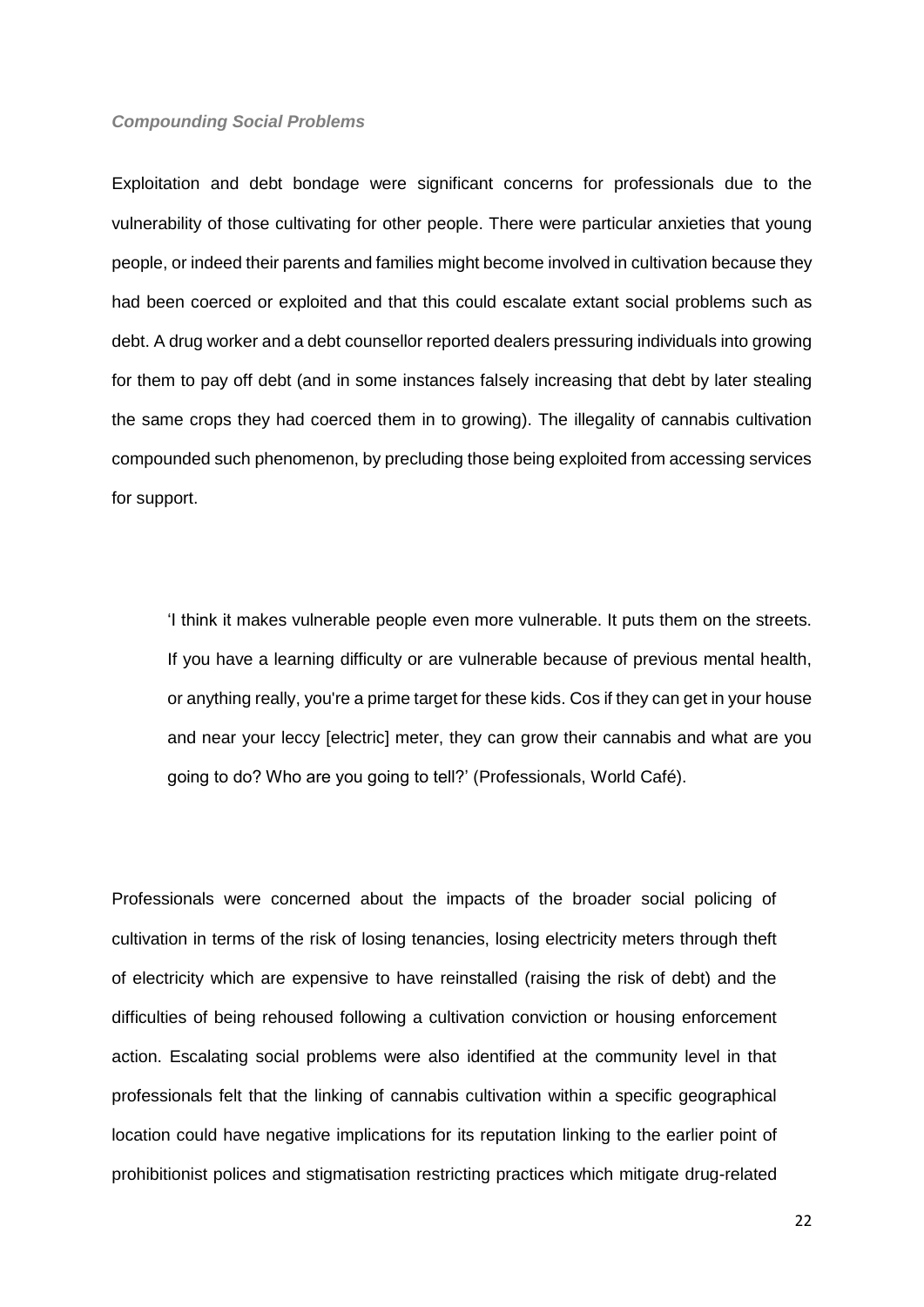harms. Most agreed that this geographical 'spoiled identity' or 'postcode labelling' was particularly observable in Thornbridge.

A number of professionals raised concerns about the impact of cultivation on parents, particularly lone parents, who became involved in cultivation for dealers through debt, but developed greater problems as a result in terms of safety, child protection and criminal justice. Equally there were concerns for the children of cultivators, regarding risks emanating from domestic cultivation (from the plants and from electrical hazards); as a result of neglect (either of care responsibilities or the provision of basic needs); and as a result of homelessness through the (legal and social) policing of cultivation.

'[Cultivation] is a breach of tenancy under …[the housing trust]…One of the impacts is homelessness. We take a tenancy enforcement against the tenant for doing it or we exclude, say if the parents have been forced into doing it…and we end up excluding the son or the daughter, then they'll become homeless…It's put them on the streets' (Professional, World Café).

A key justification for drug prohibition is that it protects the vulnerable from drug related harms: in Thornbridge, however, we see prohibition *enhancing* vulnerability. As Lenton et al. (2000) have shown, convicting individuals of cannabis related offences negatively affects both immediate and future accommodation, employment and relationship prospects, evidencing that prohibitionist control itself has damaging long-term consequences.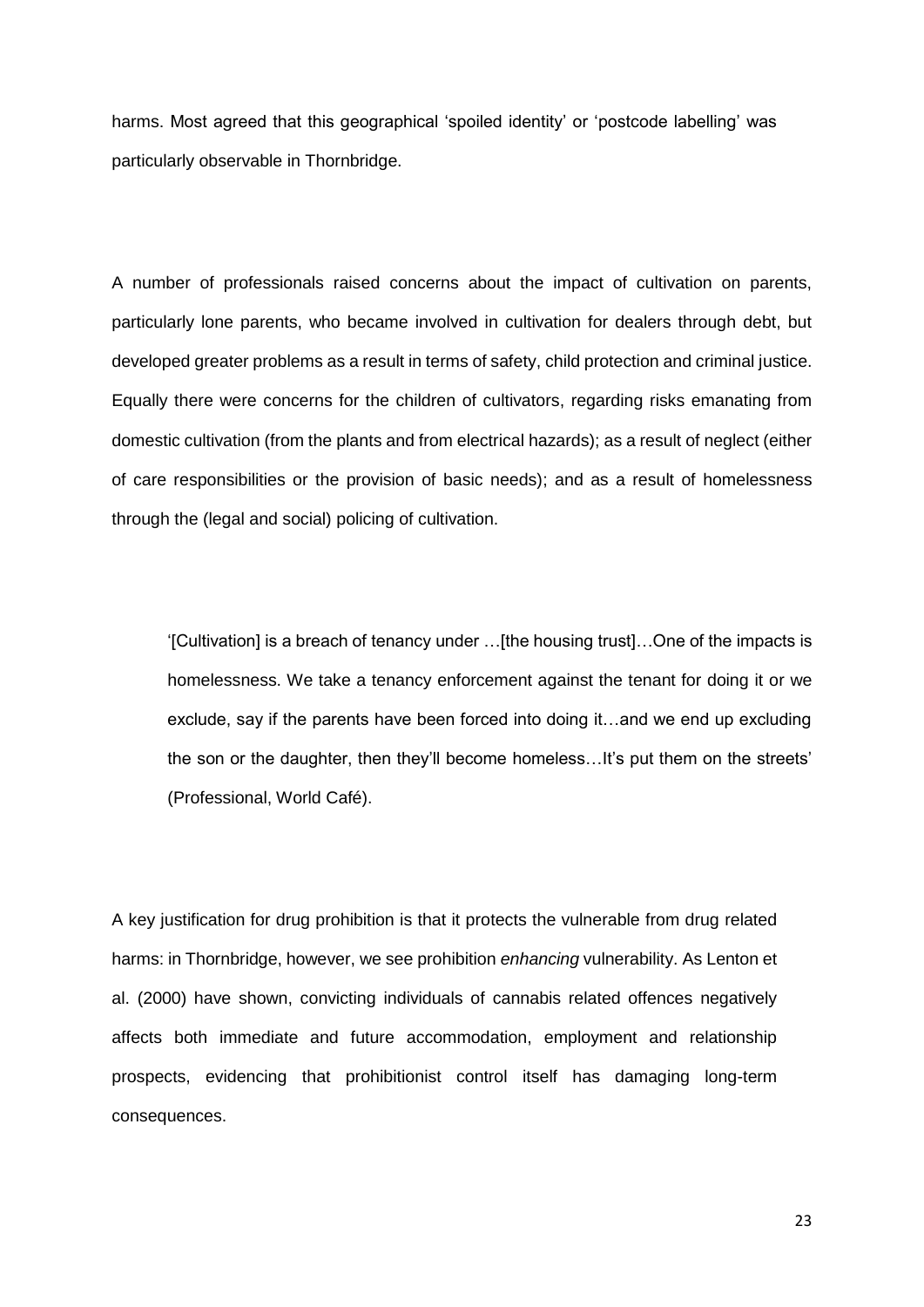#### *(Lack of) Knowledge and Community Concerns/Anxieties*

In discussion with community groups about the links between cultivation and crime, those with a lack of direct experience commonly conflated cultivation and dealing, expressing concerns about neighbourhood problems through increased footfall of strangers and potential violence. These memes stood in stark contrast to the accounts of cultivators offered by professionals (below) whose direct experience led them to understand many cultivators to be victims rather than perpetrators of violence and subject to economic oppression rather than affluence. In fact a number of professionals suggested that cultivators made good neighbours as they did not want to draw attention to their activities, either from the police or other cultivators or dealers.

'[I]f they're cultivating cannabis next door they're going to be the best neighbours ever. Compared to what you could have. You could have a problematic alcohol user or a class A user who are causing all sorts of problems. Where the likelihood is that if they're doing that they'll keep their head down. They're not going to want to bring the police to the door' (Professional, World Café).

This was confirmed by the cultivators themselves, who said they made considerable efforts to keep a 'low profile.' The one community participant who had direct experience of cultivation by his neighbour confirmed that until the arrest, no one would have known he was cultivating.

'The bloke that faced [lived opposite] me [a cultivator]…CSOs [Community Service Officers] always told me 'you'll smell it.' Well I'm telling you for a fact that we never smelt anything. When the police went in they looked at me and my partner as if we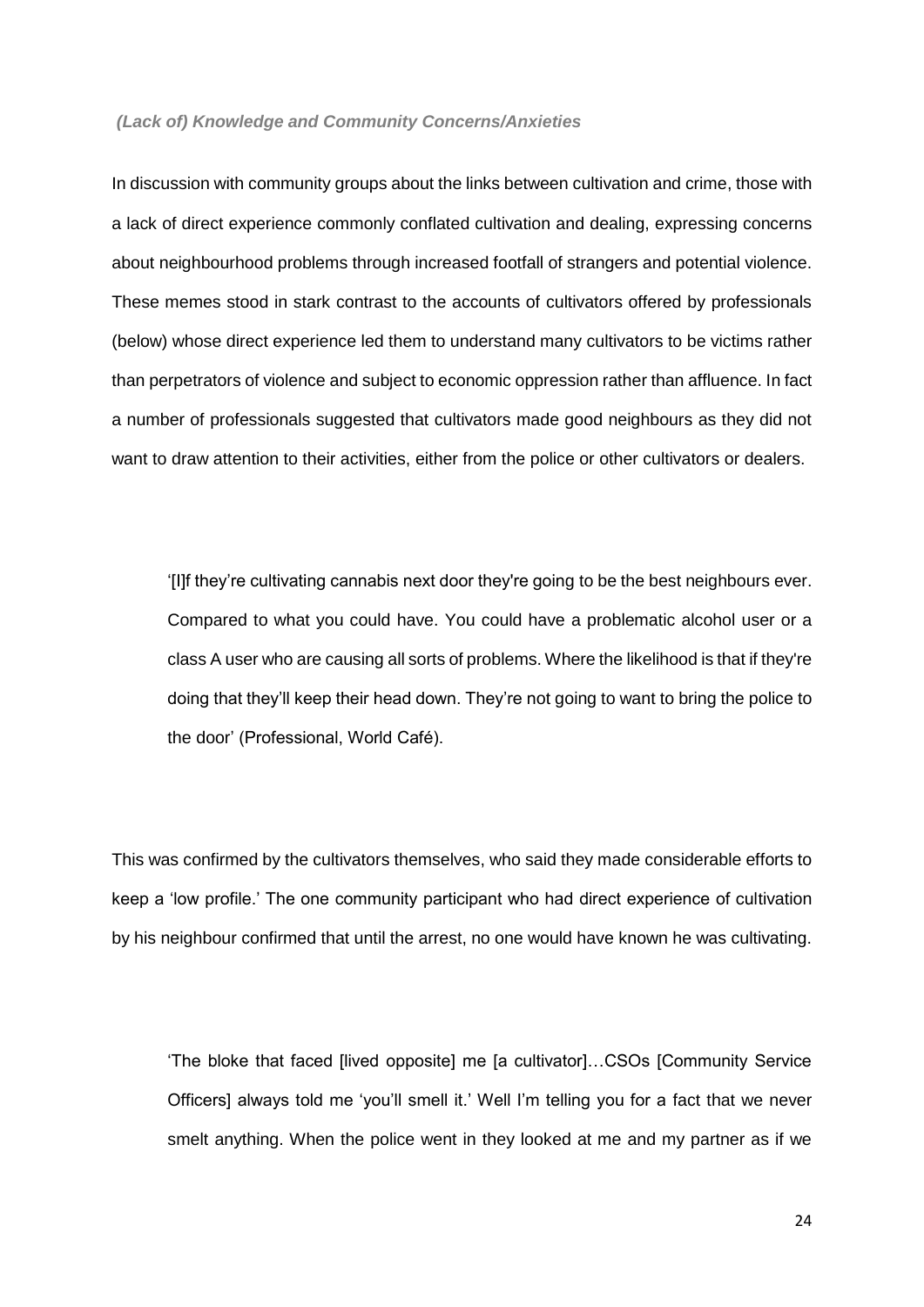were daft and let it go on…I never smelt anything…he said there were 19 odd plants in there' (Community Participant, Focus Group).

This adds credence to the assertion that a lack of direct experience or accurate information enhances anxiety (Chiricos et al., 2000), both in professionals and the community, due to misinformation around anti-social behaviour, crime and cultivation.

#### *Criminals and Criminalisation*

Professionals described a significant increase in people entering the criminal justice system through the policing of use and cultivation, particularly people they identified as outside the 'usual service user profile'. This finding is not uncommon and was shared by Viscountess Runciman's independent Police Foundation report on the effectiveness of the 1971 Misuse of Drugs Act:

'[The prohibitionist policy on cannabis] did more harm than it prevented; because apart from being an expensive policy to enforce, it criminalised large numbers of otherwise law-abiding, mainly young, people to the detriment of their futures' (Runciman, 2000 in Acevedo, 2007).

This criminalisation of those who are otherwise law abiding is particularly apparent as socioeconomic conditions deteriorate, again suggesting that cultivation is an effect more than a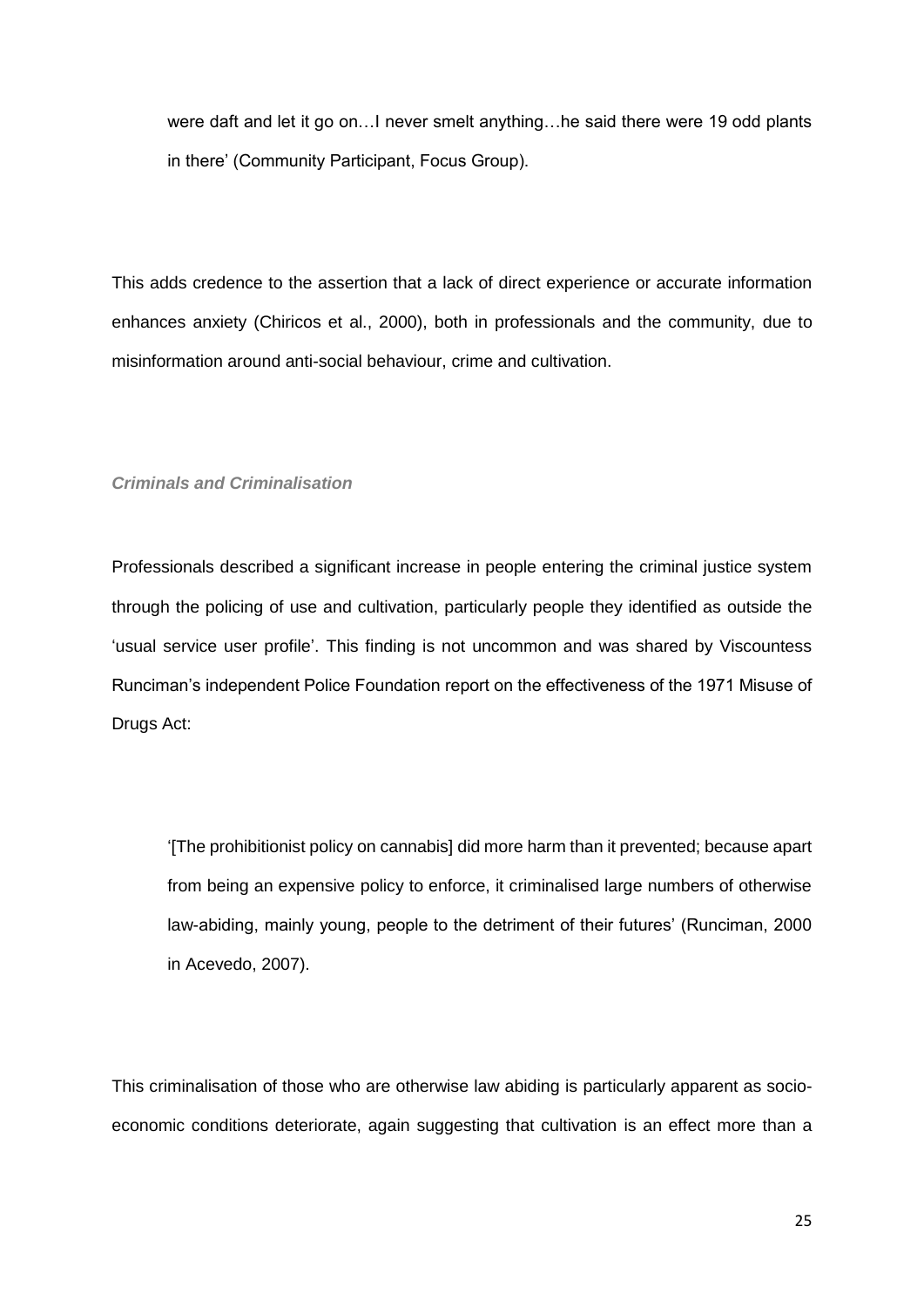cause of social problems, and demonstrating the damaging effects of a one-size-fits-all policy when the motivation for cultivation varies widely.

The heterogeneity of the set of participants to the cannabis cultivation industry  $$ including adolescents and otherwise law-abiding individuals – contribute to making cannabis cultivation a difficult object of policy intervention. Recognizing such diversity is central to understanding how the industry has spread and developed to reach countries and individuals who we would not have considered could be involved in drug production as traditionally defined' (Potter et al., 2011: 13).

Ancrum and Treadwell's (2016) ethnographic study of cannabis cultivators highlights three key issues that are pertinent here. First, that the 'local micro economies' (:73) of cannabis cultivation draw people into the trade due to the 'ever-diminishing legitimate economic opportunities' (:71) within marginalised communities. Second, that criminal entrepreneurs, drawn to cannabis cultivation due to the lucrative nature of the market, specifically target vulnerable people to exploit their homes as cultivation sites. Consequentially, the vulnerable will continue to be targeted as long as the profitable black-market spawned by prohibition continues. Third, that such cultivators 'stand alone from organised crime groups' and are mostly local 'entrepreneurs keen to identify and exploit gaps in the market' (:71). These findings appear to mirror the landscape of Thornbridge. For example, the only mention of Organised Crime Groups (OCGs) within this study came from police and housing professionals who were more involved in the enforcement aspects of cultivation. They felt that the small-scale cultivations were linked by association to organised crime.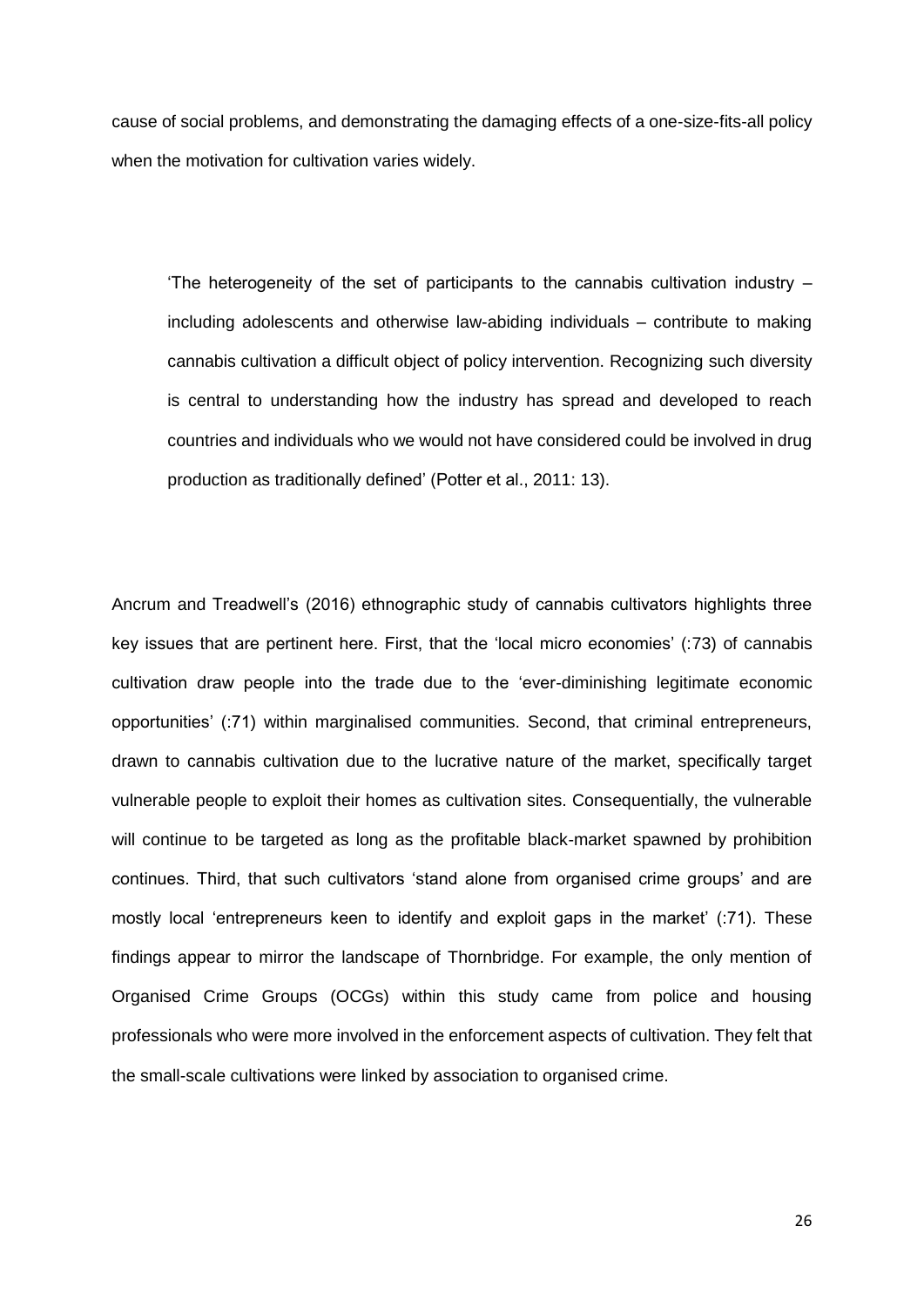'It may seem like it's one lad in his back bedroom and you think well that's not linked to organised crime, but I would suggest that it is. Don't think of organised crime as something that's marketed on a mass scale. It's almost a cottage industry but link all those individual properties together and there's an individual who's directing that operation and its feeding into organised crime' (Professional, World Café).

None were able to offer specific evidence of OCG activity however and the enforcement-led professionals themselves confessed that their role prejudiced their views by exposing them most often to the more problematic aspects of cannabis production.

'Probably you've got quite a jaded group here to be honest because we're all to do with…like you've got a heavy police presence in this group and so you think, you know, my perception will be that [cannabis use and cultivation] is really high cos of the job I do and I'm exposed to it' (Professional, World Café).

Most professionals felt that criminality risks came more from individual *dealers* controlling patches of cultivators which had the potential to cause turf issues, again something confirmed by cultivators and again an issue exacerbated by the illegality of the drug. This is consistent with international findings which demonstrate that harm from drug markets often stem more from their illegal status than their direct effects (Babor et al., 2009).

In the case of Thornbridge, connections between cannabis cultivation and organised crime appear to have been overstated due to an adherence to normative ideology. Whilst UK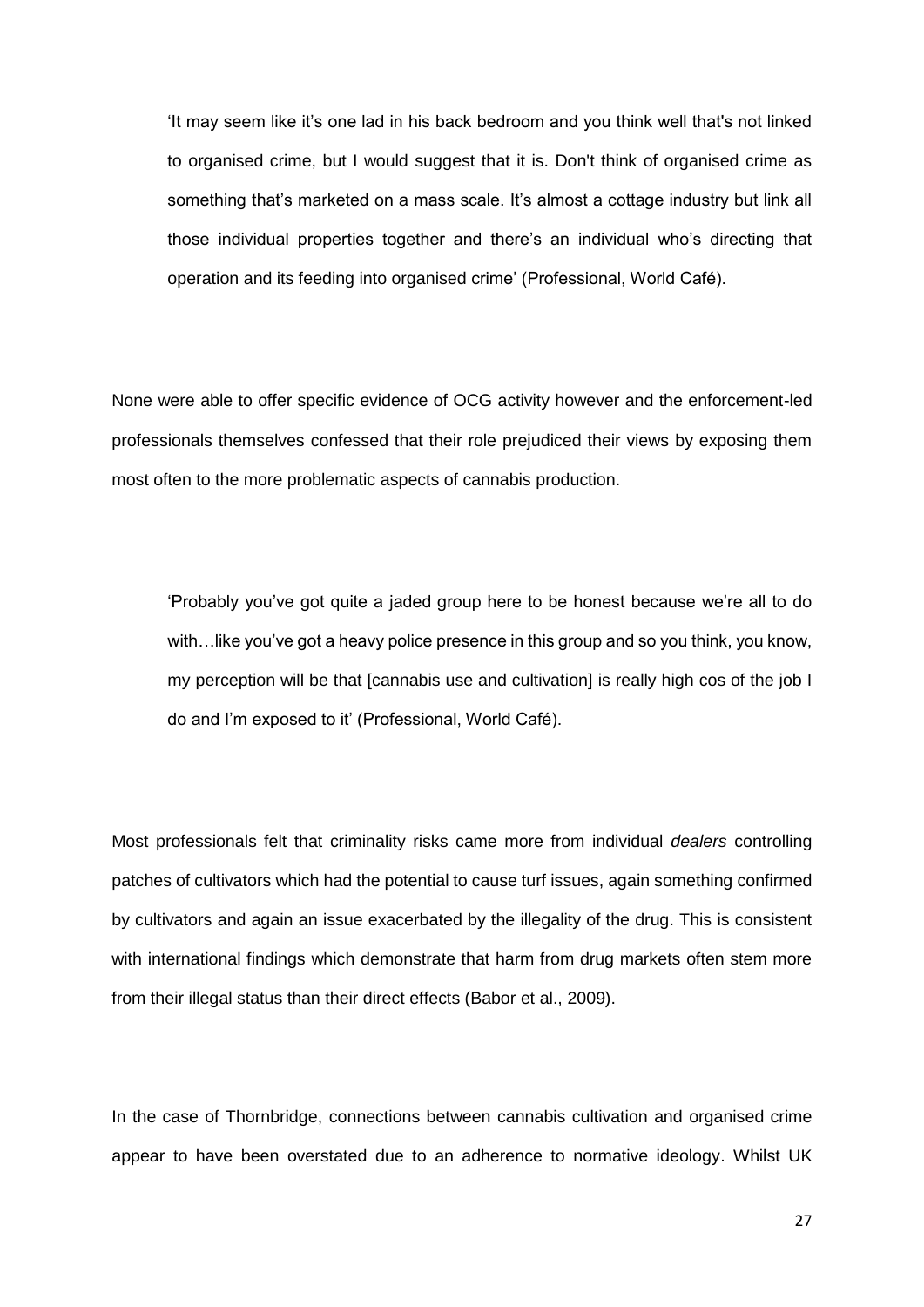research has found evidence of links between cannabis production and OCGs, this was demonstrably in a small minority of cases (Kirby and Penna, 2010; Kirby and Peal, 2015). In the current research, assumptions of violent, large-scale and/or OCG-linked cultivators were contradicted by reporting from professionals and cultivators themselves, of a profile of oftenvulnerable individuals cultivating due to debt (not only drug specific debt but general domestic debt in the current economy). This finding is supported by national evidence that an increasing body of cultivators are motivated/coerced by the financial benefits of growing (either for themselves or as a smaller franchise for a dealer – see Ancrum and Treadwell, 2016). Poor economic conditions mean the potential financial appeal of cultivation cannot be underestimated and results in many of those who become cultivators being exploited vulnerable people (Bouchard et al., 2009).

The national picture again concurred with local findings from Thornbridge in that, from a harm minimisation perspective, many study participants felt that the policing of cultivation caused more damage than it prevented, by deterring coerced or vulnerable cultivators from reporting exploitation or accessing services and by placing dealers in competition with one another (rather than individuals growing their own products) which was seen as the source of violence associated with illicit trade. This evidence supports the case for a dismantling of the 1971 Misuse of Drugs Act which is the source of prohibitionist policing in the UK. For Thornbridge, and indeed the rest of the UK and Europe, there is considerable evidence that a reconsideration of prohibitionist policy can reduce the harms of criminalisation.

### *Professional Tensions: Balancing enforcement and support*

The concerns around prohibitionist punitive policy in light of the knowledge that many cultivators were already vulnerable to social problems was demonstrated in the tensions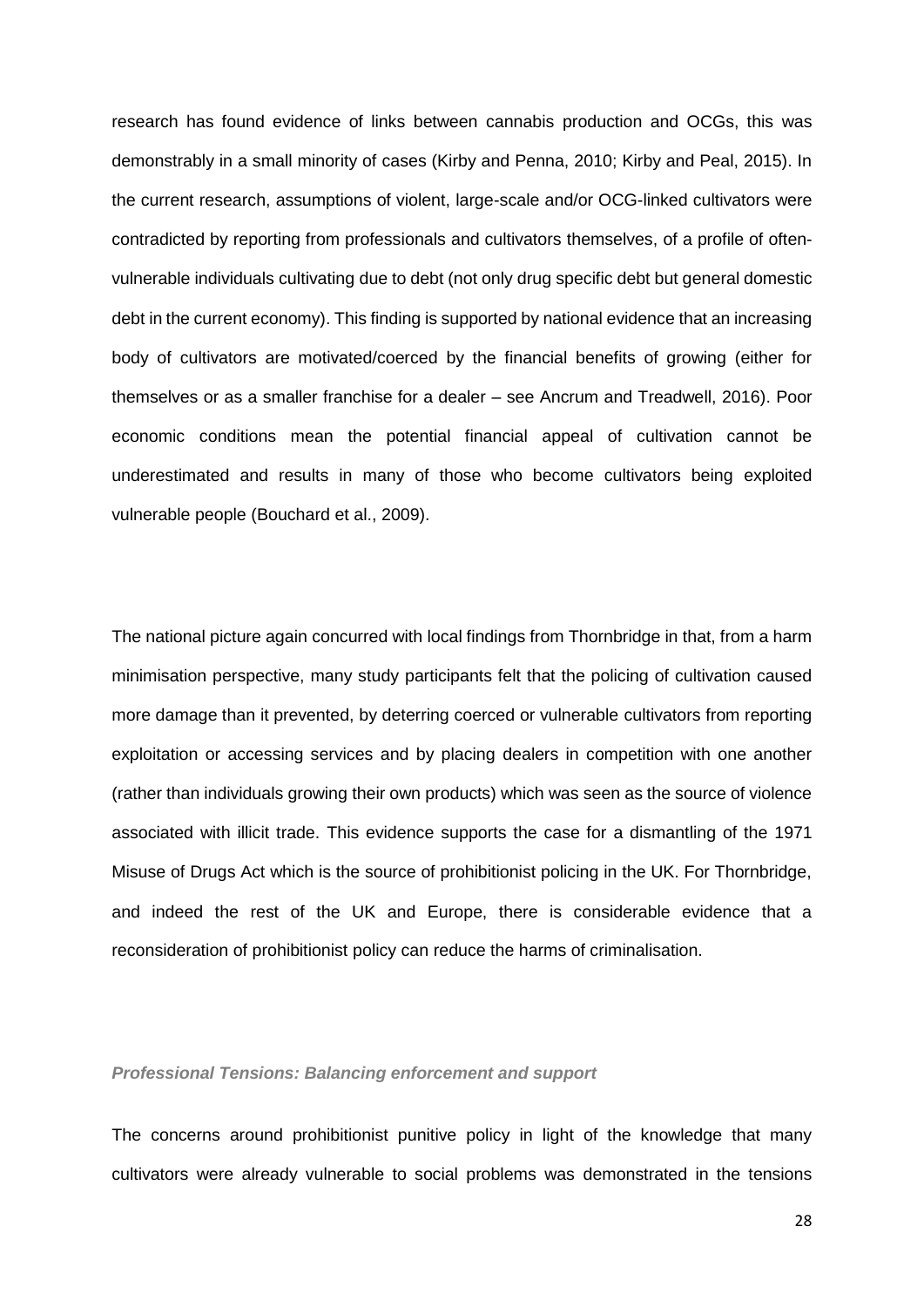professionals identified in deciding the best response to cultivation i.e. whether enforcement or support was most appropriate. Such tensions existed both within and between agencies. Many noted that enforcement responses had limited effectiveness because deterrence alone simply did not work, demonstrated by the continued cultivation of some, despite enforcement action. For many, the criminal justice costs did not appear to outweigh the financial benefits and relatedly policing (again in the broadest sense) of cultivation was seen as failing to tackle root causes such as socio-economic deprivation. Many saw cultivation as a symptom more than a cause of social problems, meaning that deterrence in fact exacerbated underlying issues i.e. that many cultivators needed support due to vulnerability, either in terms of economic instability or simply their risk of exploitation for a range of reasons from mental health to debt. There were related concerns that enforcement action could add significantly to the social risks of use and cultivation, such as loss of tenancy and its related social problems, as well as people hiding mental health problems for fear it would be linked to cannabis use and/or cultivation and they would lose, for example, their children or home. Similarly, actions taken to avoid detection could increase the risks associated with cultivation, for example people growing in children's bedrooms rather than lofts to avoid police roof scanning (used to detect excessive heat signatures).

#### **Conclusion: Knowledge, anxieties and vulnerabilities**

There have unquestionably been changes in the cannabis terrain, but concerns about the immediate impacts for cultivators and the communities around them must be contextualised: Firstly by distinguishing between direct experience, evidence-based information and common assumption; and secondly by couching the changes in the appropriate socio-economic and political context.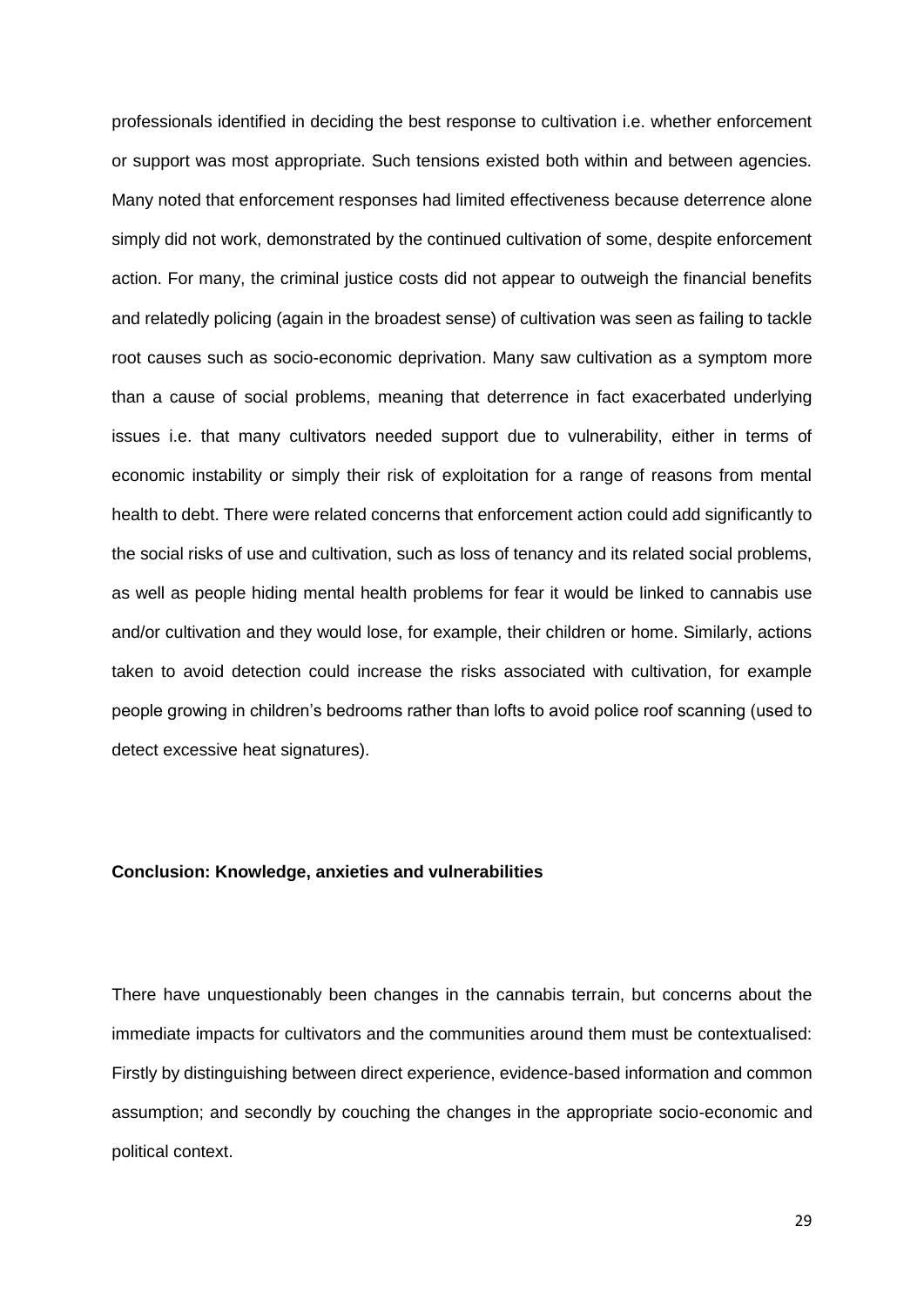This study demonstrates that, in the absence of direct knowledge, experience or accurate, accessible information, many community members and indeed professionals 'fill in the blanks' using dominant conceptualisations of the drug market (Taylor, 2016). These misunderstandings and stereotypes result in the amplification of a range of fears and anxieties when people look for patterns from other social phenomenon (in this instance, class A drugs and drug dealers) to help them to reduce ambiguity in what is perceived as a new situation (here, domestic cannabis cultivation and 'new' strains of cannabis). This process provides further evidence of the damaging impacts of the socio-cultural construction of drugs within an era of prohibition (Taylor et al., 2016). Simultaneously it points to the need for an accurate, empirically driven public discourse (Brownstein, 2013), to rebut reductionist representations, which exaggerate potential impacts and fuel fears around the domestic production of cannabis (King, 2008).

In contrast, the study also found evidence of a laissez-faire tolerance of cultivation in some professionals and a range of community members, in cases where they had experience of cultivators and/or understood cultivation to be something that was unlikely to have a direct impact on those around them. This seems to indicate that an enhanced appreciation of the contemporary landscape altered individual's attitudes; with this element of the sample expressing less fear and anxiety. Simultaneously, a more nuanced appreciation of cultivation allowed this group to differentiate between criminality and exploitation and therefore identify vulnerability as a key characteristic amongst local cultivators, emphasising the need for enforcement mechanisms to be partnered with support services.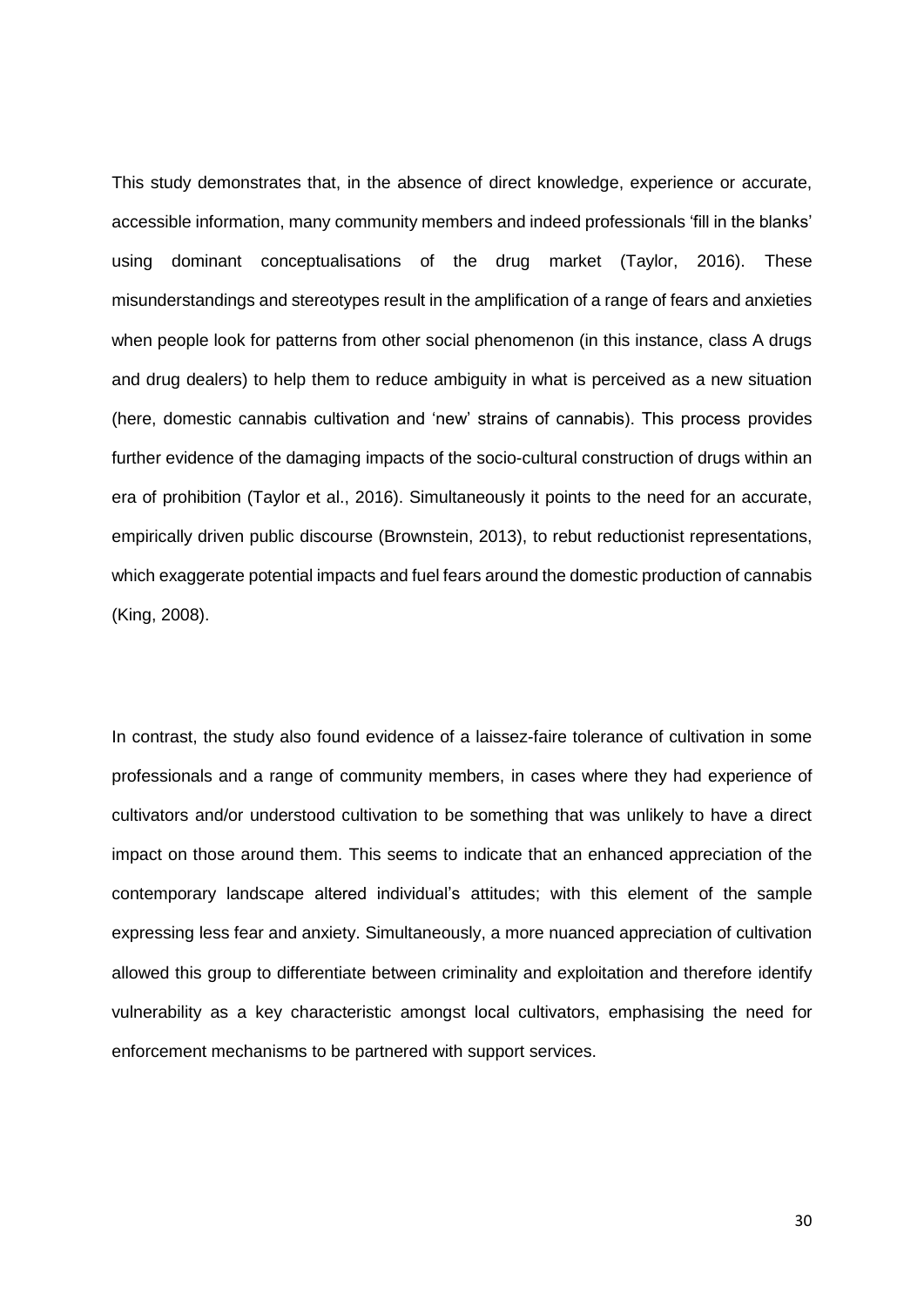Whilst the findings from the study are geographically localised to one area of the North West of England, a significant majority of the issues highlighted support the national evidence, in that harm can emanate from misguided policy and lack of knowledge more than from the cultivation of the drug itself.

The findings suggest that perhaps not *so* much is new in the cannabis field. Undeniably, there has been a shift in the means of cannabis production and in terms of what is produced but a repeat of drug scare patterns is also observable in terms of the perception of skunk or 'skunk' as a 'new' drug and resultant anxieties produced by links to historic drug scares and normative prohibitionist constructions of drugs that will not be solved by 'more of the same' in terms of increasingly prohibitive, enforcement-focused policy. Established patterns of tightening control where there is increased fear are understandable, but repeatedly proven erroneous: police more; punish more; scare more; as policy foundations these are ineffective and indeed can increase social, economic and public health harms. The empirical evidence from Portugal, the Netherlands, the US and Spain demonstrates that something different can be something good. As Rowe succinctly puts it:

'While there is no denying the harms generated by substance addiction, all a criminal justice approach can offer us is what Willem De Haan has described as 'spiralling cycles of harm'. We know better than this, and it is in all our interests to start doing better' (ibid., 2014: 1).

The risks and harms of cannabis cultivation identified in this study were less from the commonly understood direct harms of the drug and its market, and more from the fears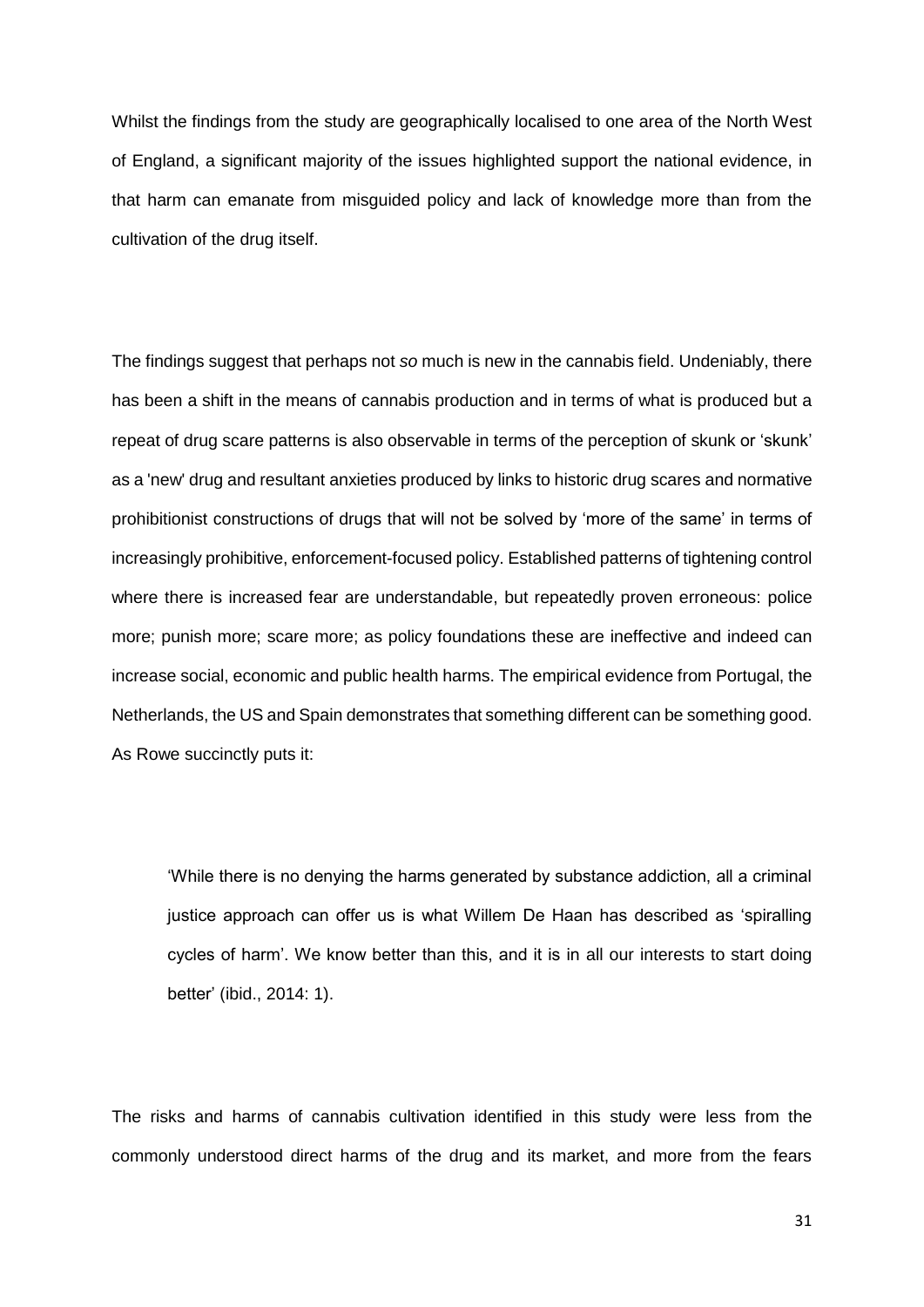resulting from knowledge and education deficits, exacerbated by the illegal and subsequently concealed nature of cannabis production under UK prohibition law. These harms can be reduced through a range of interventions, namely appropriate service provision and accessible education for communities and the professionals working in them, around the legal, social and health impacts of skunk. This would reduce anxieties based on stereotypes, give communities the capacity to make informed decisions and equip professionals to support their service users effectively. Consideration of realistic alternatives to the criminalisation of cannabis cultivators is critical to acknowledging the socio-economic drivers for many who cultivate, to reduce the established social harms of criminalisation processes (through reintegration rather than stigmatisation) and to prevent the re-victimisation of vulnerable groups in cases where cultivation is coerced.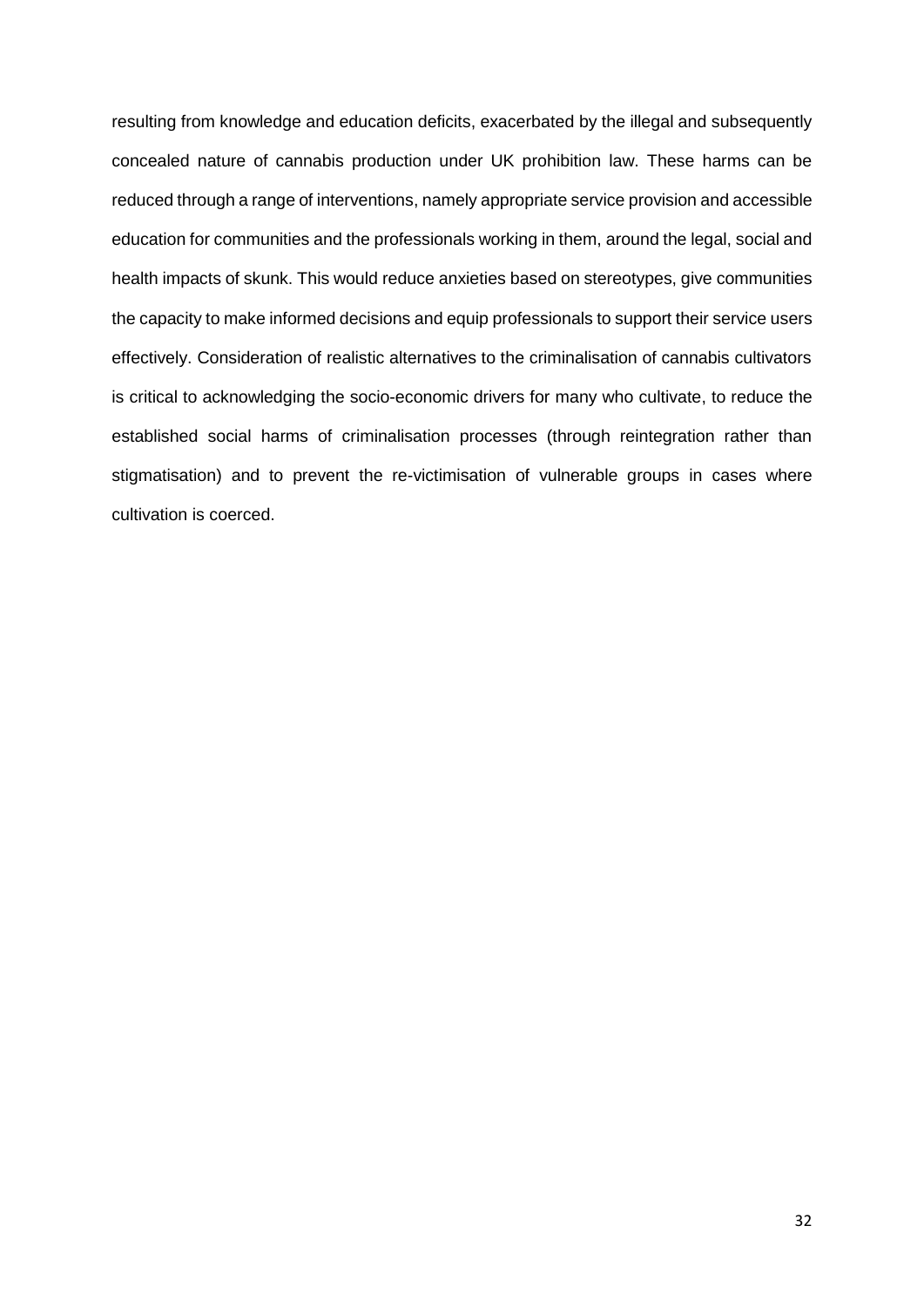# *Figure 1*

| <b>Participant Group</b>                 | <b>Number of Participants</b> |
|------------------------------------------|-------------------------------|
| Professionals and stakeholders           | 36                            |
| <b>Community members</b>                 | 16                            |
| Mothers / grandmothers of cannabis users | 4                             |
| Cannabis users                           | 12                            |
| Cannabis cultivators                     | 4                             |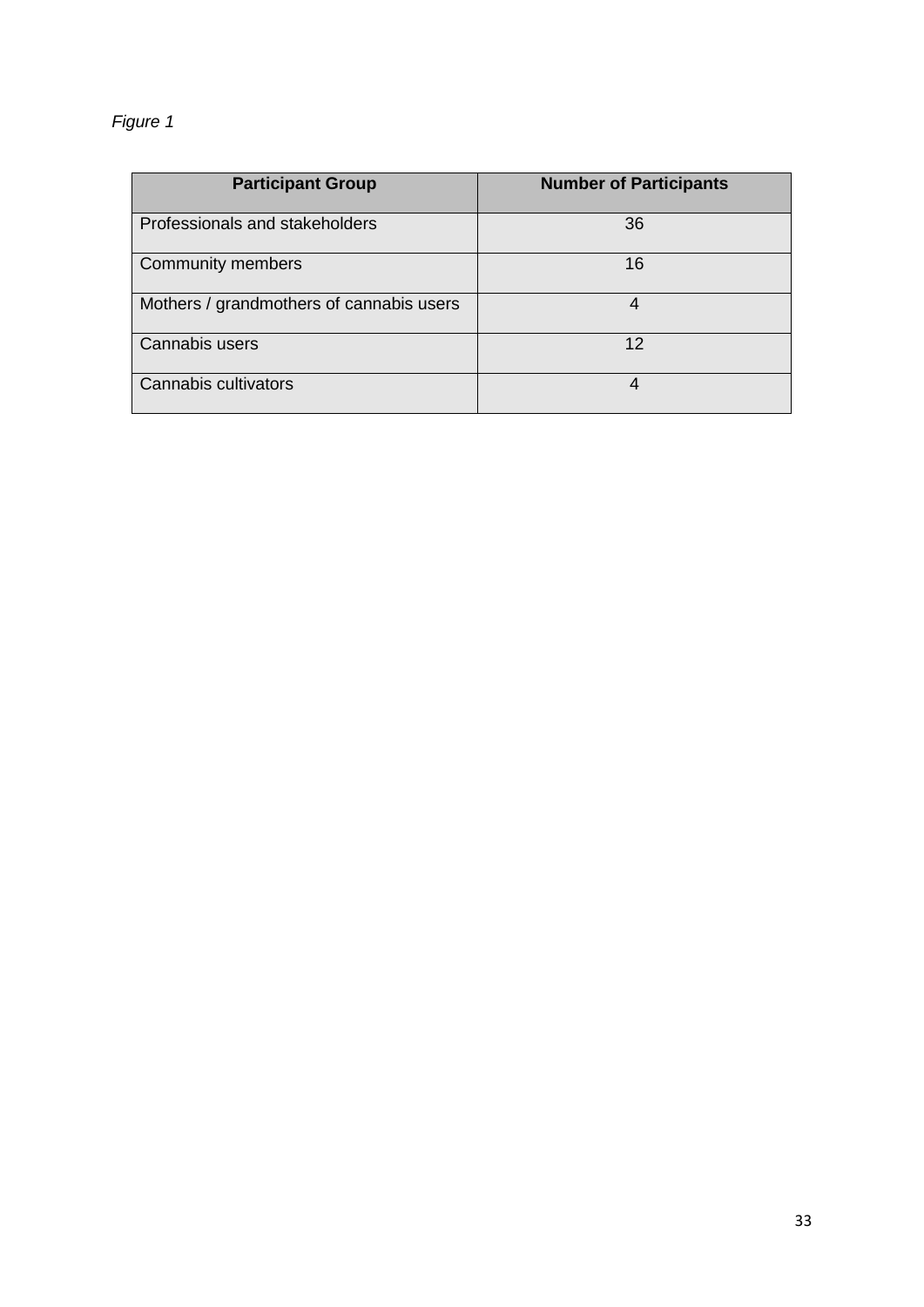#### **References**

Acevedo, B. (2007). Creating the Cannabis User: A Post-Structuralist Analysis of the Reclassification of Cannabis in the United Kingdom (2004–2005). *International Journal of Drug Policy* 18(3), 177–186.

ACPO (2012). UK National Problem Profile for the Commercial Cultivation of Cannabis 2012. Retrieved 26<sup>th</sup> September 2016 from [http://cjp.org.uk/news/types-of-offending/drugs](http://cjp.org.uk/news/types-of-offending/drugs-offences/acpo-publishes-uk-national-problem-profile-commercial-cultivation-of-cannabis-2012-30-04-2012/)[offences/acpo-publishes-uk-national-problem-profile-commercial-cultivation-of-cannabis-](http://cjp.org.uk/news/types-of-offending/drugs-offences/acpo-publishes-uk-national-problem-profile-commercial-cultivation-of-cannabis-2012-30-04-2012/)[2012-30-04-2012/.](http://cjp.org.uk/news/types-of-offending/drugs-offences/acpo-publishes-uk-national-problem-profile-commercial-cultivation-of-cannabis-2012-30-04-2012/)

Ancrum, C. and Treadwell, J. (2016). Beyond Ghosts, Gangs and Good Sorts: Commercial cannabis cultivation and illicit enterprise in England's disadvantaged inner cities. *Crime Media Culture 13(1), 69-84.*

Babor, T., Caulkins, J., Edwards, G., Fischer, B., Foxcroft, D., Humphreys, K., Obot, I., Rehm, J., Reuter, P., Room, R., Rossow, I. and Strang, J. (2009). *Drug Policy and the Public Good.* London: Oxford University Press.

Bouchard, M., Alain, M., and Nguyena, H. (2009) Convenient Labour: The prevalence and nature of youth involvement in the cannabis cultivation industry. *International Journal of Drug Policy* 20(6), 467-474.

Brown, J. and Isaacs, D. (2005). *The World Cafe: Shaping our futures through conversations that matter*. California: Berrett-Koehler.

Brownstein, H. (2013). *Contemporary Drug Policy*. London: Routledge.

Buchanan, J. (2015). Ending Prohibition with a Hangover. *British Journal of Community Justice* 13(1), 55-74.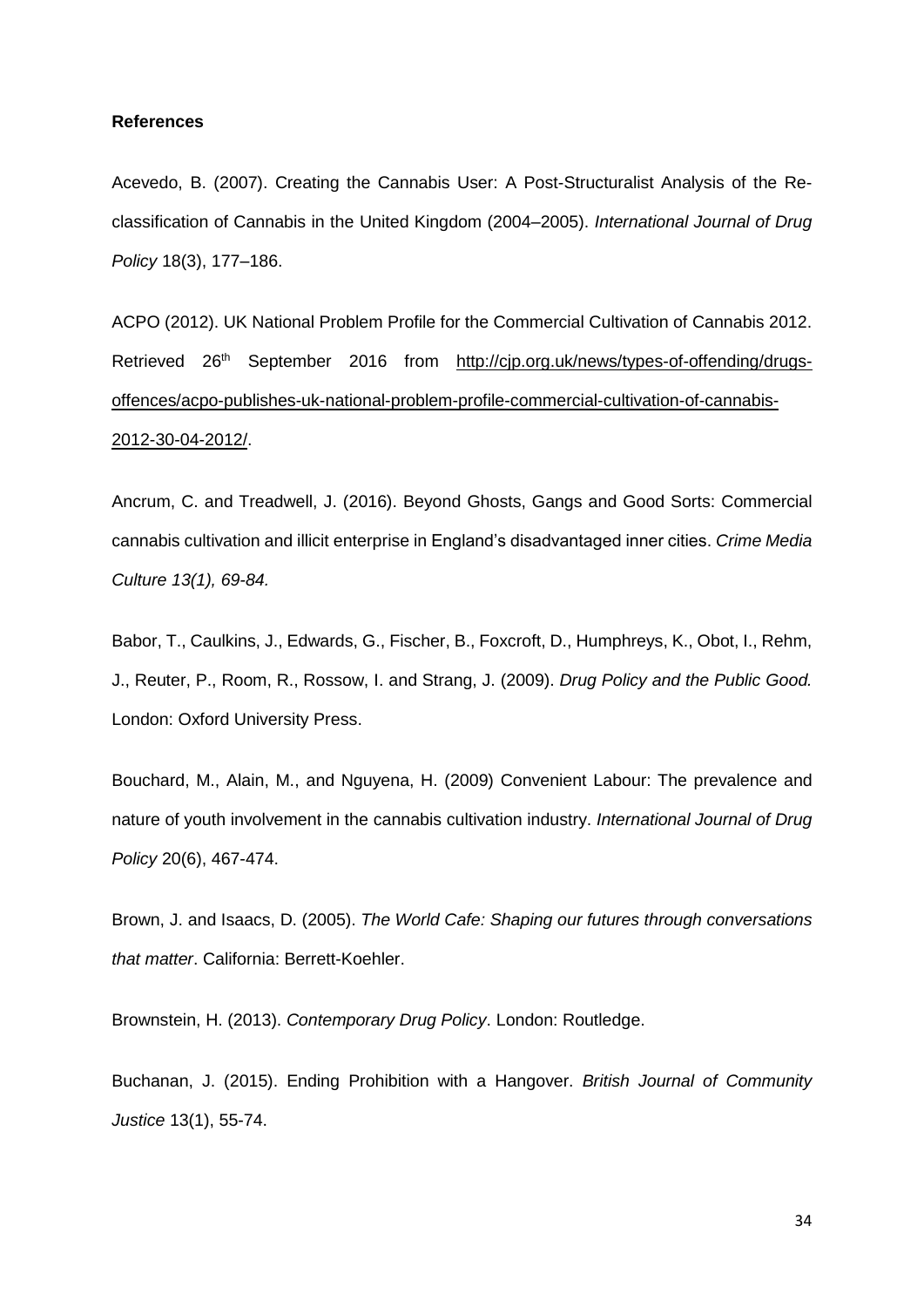Chiricos, T., Padgett, K. and M. Gertz. (2000). Fear, TV news, and the Reality of Crime. *Criminology* 38 (3), 755-785.

Decorte, T. and Potter, G. (2015). The Globalisation of Cannabis Cultivation: A growing challenge. *International Journal of Drug Policy* 26(3), 221-225

Decorte T. (2010) The Case for Small-Scale Domestic Cannabis Cultivation. *International Journal of Drug Policy* 21(4), 271-275.

Domosławski, A. (2011). *Drug Policy in Portugal: The benefits of decriminalizing drug use*. Warsaw: Open Society Foundation. (Translated from Polish to English by Hanna Siemaszko).

Drug Policy Alliance (2015). *Status Report: Marijuana legalization in Colorado after one year of retail sales and two years of decriminalization*. New York: Drug Policy Alliance.

Eastwood, N., Fox, E. and Rosmarin, A. (2016). A Quiet Revolution: Drug decriminalisation across the globe. London: Release.

Forsyth, A. (2012). Virtually a Drug Scare: Mephedrone and the impact of the internet on drug news transmission. *International Journal of Drug Policy*, 23(3), 198-209.

Forsyth, A. (2005). Drug Scares: The Really Long Term Effects. *Criminal Justice Matters* 59: 18-19.

Foster, K. and Spencer, D. (2013). 'It's Just a Social Thing': Drug use, friendship and borderwork among marginalized young people. *International Journal of Drug Policy* 24(3), 223–230.

Gayle, D. (2015). Police won't target pot smokers and small-scale growers, say commissioners. *The Guardian* 22.07.15. Retrieved 10<sup>th</sup> September 2016 from [https://www.theguardian.com/society/2015/jul/22/police-wont-target-pot-smokers-small](https://www.theguardian.com/society/2015/jul/22/police-wont-target-pot-smokers-small-scale-growers-commissioners)[scale-growers-commissioners.](https://www.theguardian.com/society/2015/jul/22/police-wont-target-pot-smokers-small-scale-growers-commissioners)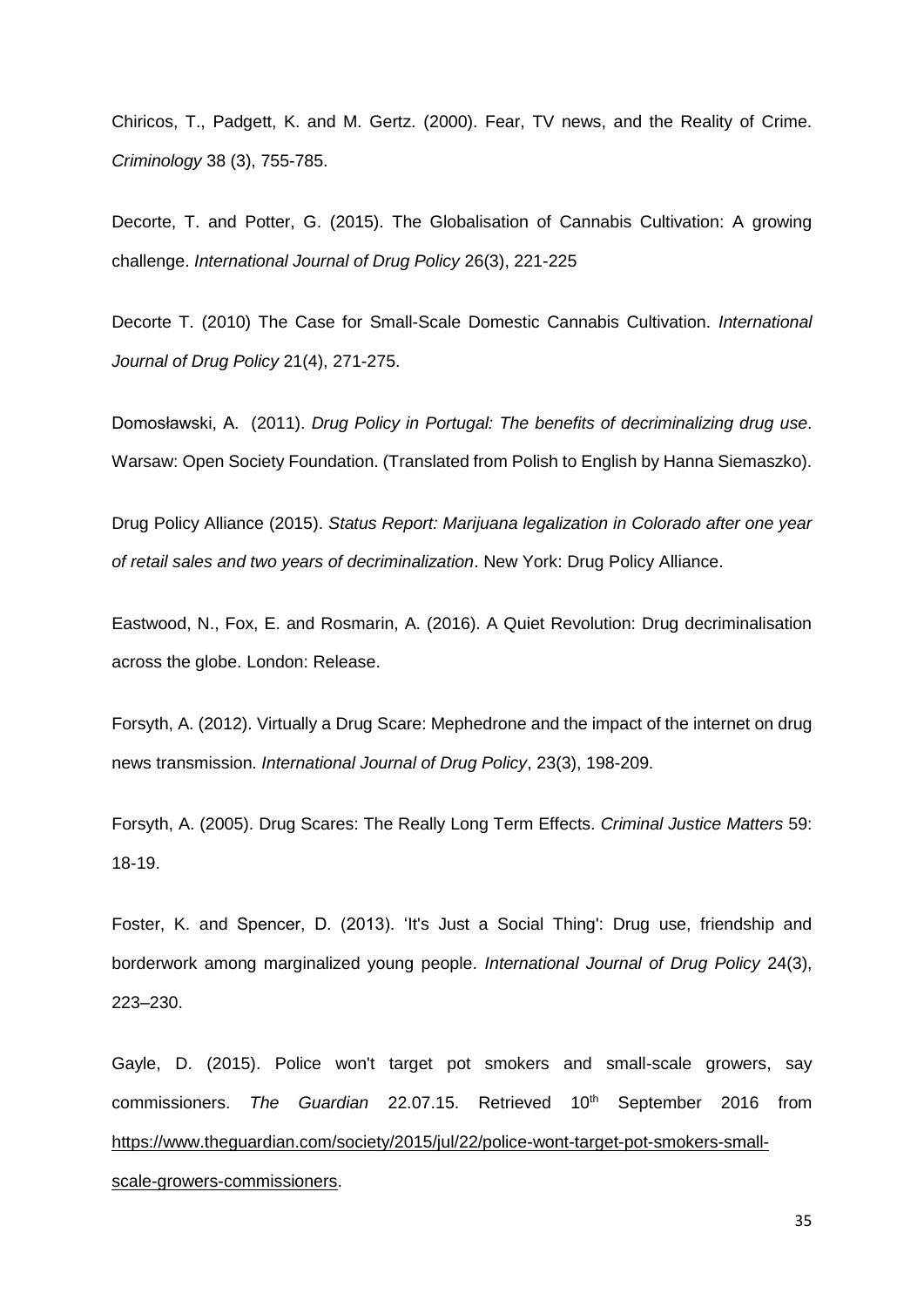Hardwick, S. and King, L. (2008). *Home Office Cannabis potency study 2008.* London: Home Office Scientific Development Branch.

Home Office (2016). *Drug Misuse Declared: Findings from the 2015-2016 Crime Survey for England and Wales.* London: Home Office.

HM Government (2010). *Reducing Demand, Restricting Supply, Building recovery: Supporting people to live a drug-free life*. London: Home Office.

HM Government (2008). *Drugs: Protecting Families and Communities: The 2008 drug strategy*. London: HM Government.

Hough, M., Warburton, H., Few, B., May, T., Man, L., Witton, J. and Turnbull, P.J. (2003). *A Growing Market: The domestic cultivation of cannabis.* York: Joseph Rowntree Foundation.

Hughes, C.E. and Stevens, A. (2010). What can we Learn from the Portuguese Decriminalization of Illicit Drugs? *British Journal of Criminology* 50(6), 999–1022.

Kerr, T., Small, W. and Wood, E. (2005). The public health and social impacts of Drug Market Law Enforcement: A review of the evidence. *International Journal of Drug Policy* 16(4), 210– 220.

King, L. (2008). Understanding Cannabis Potency and Monitoring Cannabis Products in Europe. In EMCDDA (2008). *A Cannabis Reader: global issues and local experiences* (pp.239-261). Lisbon: EMCDDA.

Kirby, S. and Peal, K. (2015). The Changing Pattern of Domestic Cannabis Cultivation in the United Kingdom and its Impact on the Cannabis Market. *Journal of Drug Issues* 45(3), 279– 292.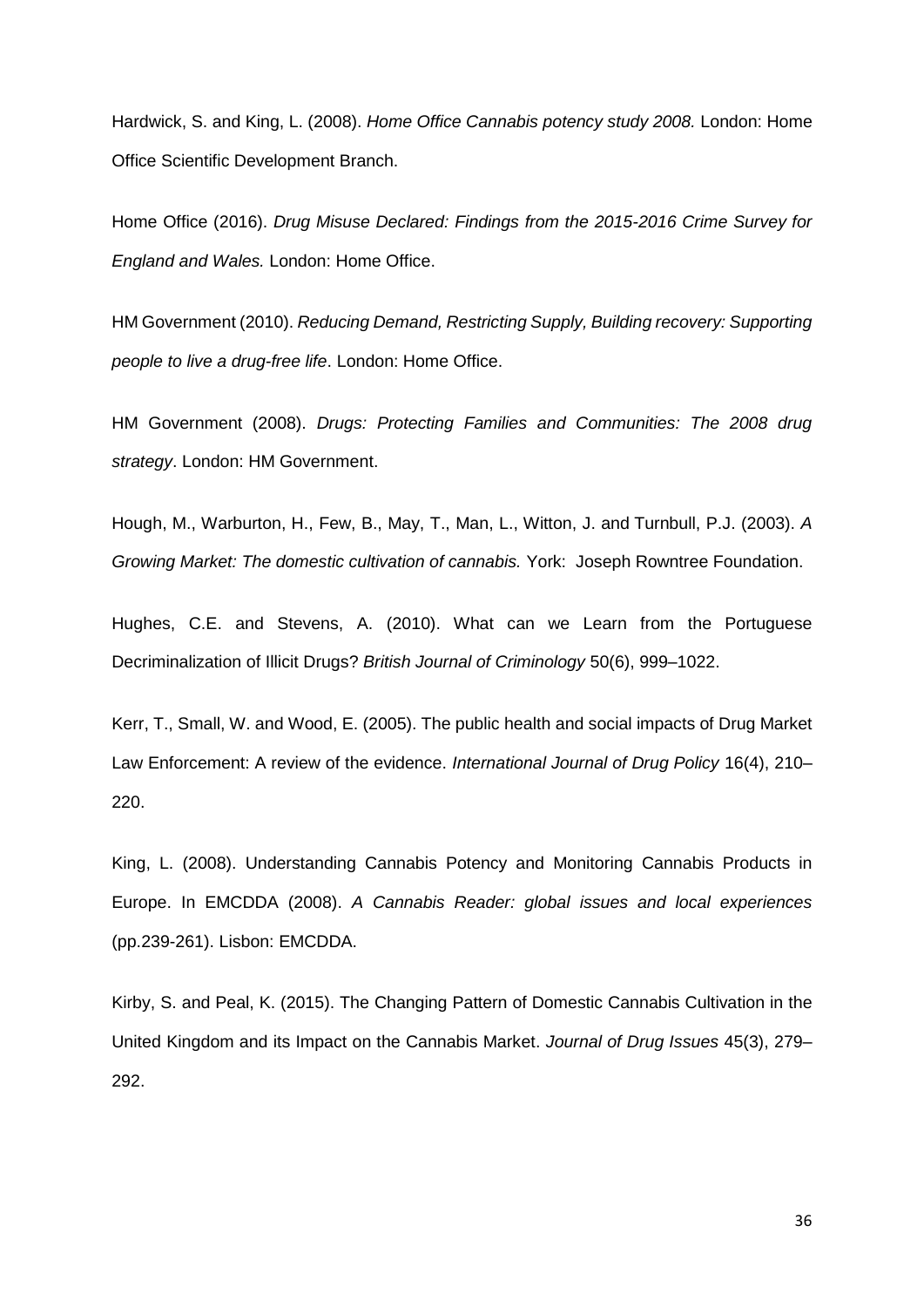Kirby, S. and Penna, S. (2010). Policing Mobile Criminality: Towards a situational crime prevention approach to organised crime. In Bullock, K., Clarke, R. V. and Tilley N. (Eds.) (2010). *Situational Prevention of Organised Crime* (pp. 193-212). Cullompton: Willan.

Lenton, S., Frank, V., Barratt, M., Vibeke, H. and Potter, G. (2015). Attitudes of Cannabis Growers to Regulation of Cannabis Cultivation under a Non-Prohibition Cannabis Model. *International Journal of Drug Policy* 26(3), 257–266.

Lenton, S., Humeniuk, R., Heale, P. and Christie, P. (2000). Infringement Versus Conviction: The social impact of a minor cannabis offence in South Australia and Western Australia. *Drug Alcohol Review* 19(3), 257–264.

MacCoun, R.J. and Reuter, P. (2011). Assessing Drug Prohibition and Its Alternatives: A guide for agnostics. *Annual Review of Law and Social Science* 7, 61–78.

McLaren, J., Swift, W., Dillon, P. and Allsop, S. (2008). Cannabis Potency and Contamination: A review of the literature. *Addiction* 103, 1100–1109.

Murkin, G. (2015). Cannabis Social Clubs in Spain: Legalisation without commercialisation. London: Transform.

NPCC (National Police Chief's Council) (2014). UK National Profile for the Commercial Cultivation of Cannabis. London: NPCC.

Nguyen, H., Malm, A. and Bouchard, M. (2015). Production, Perceptions, and Punishment: Restrictive deterrence in the context of cannabis cultivation. *International Journal of Drug Policy* 26(3), 267–276.

O'Hagan, A. and Parker, A. (2016). An Examination into the Possibility of the UK being a Predominantly Cannabis Producing Nation and a Methodology of Cultivation Techniques. *Forensic Research and Criminology* 2(2): 00045.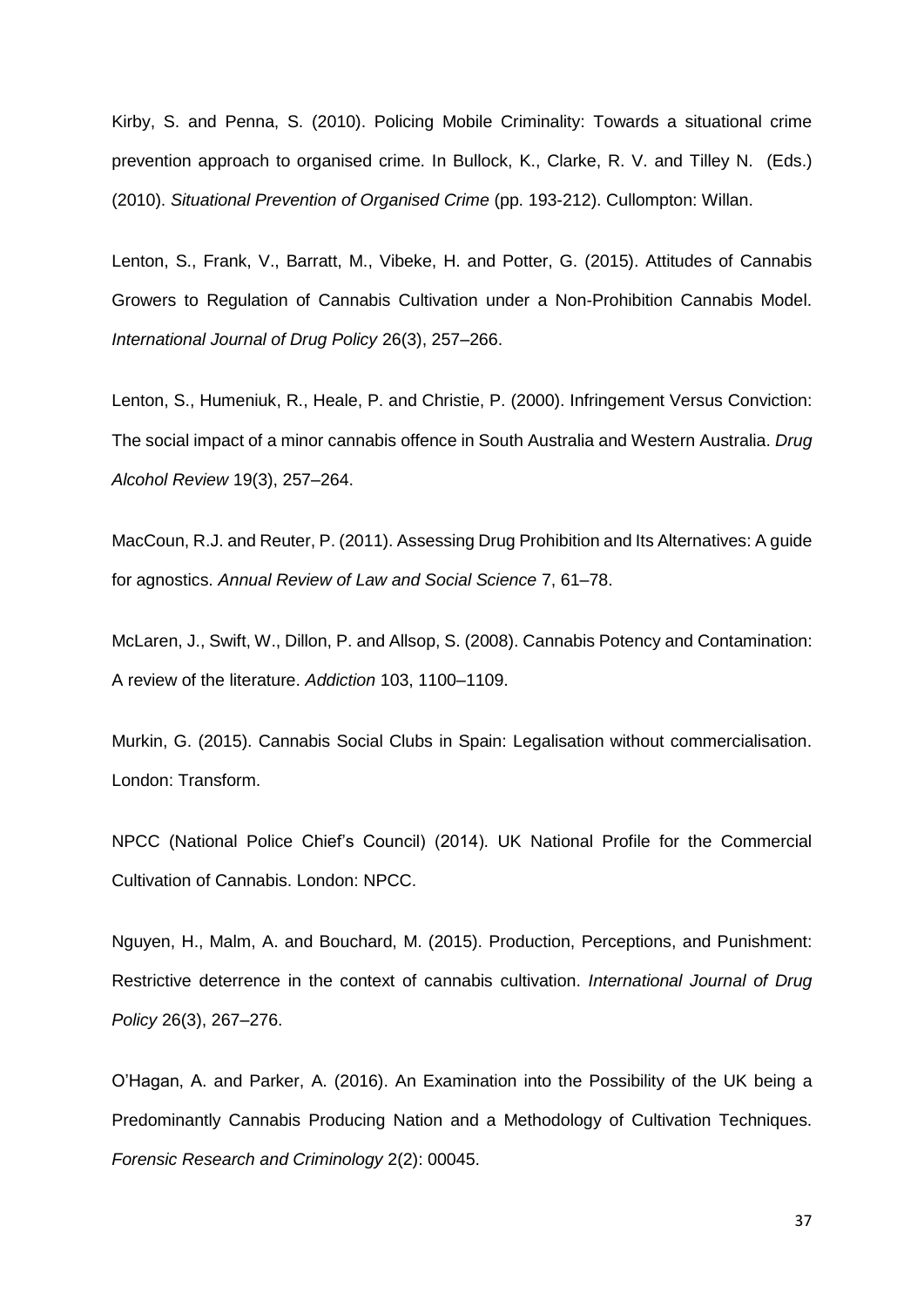Pakes, F. and Silverstone, D. (2012). Cannabis in the Global Market: A comparison between the UK and the Netherlands. *International Journal of Law, Crime and Justice* 40(1), 20-30.

Paoli, L., Decorte, T. and Kersten, L. (2015). Assessing the Harms of Cannabis Cultivation in Belgium. *International Journal of Drug Policy* 26(3), 277–289.

Potter, G. (2010). *Weed, Need and Greed: A study of domestic cannabis cultivation*. London: Free Association Books.

Potter, G. (2008). The Growth of Cannabis Cultivation: Explanations for import substitution in the UK. In Korf, D. (ed.) (2008). *Cannabis in Europe: Dynamics in Perception, Policy and Markets.* Lengerich: Pabst Science Publishers.

Potter, G., Barratt, M., Malm, A., Bouchard, M., Blok, T., Christensen, A., Decorte, T., Asmussen F.V, Hakkarainen, P., Klein, A., Lenton, S., Perälä, J., Werse, B. and Wouters, M. (2015). Global Patterns of Domestic Cannabis Cultivation: Sample characteristics and patterns of growing across eleven countries. *International Journal of Drug Policy* 26 (3), 226- 237.

Potter, G., Bouchard, M. and Decorte, T. (2011). The Globalisation of Cannabis Cultivation. In Decorte, T., Potter, G. and Bouchard, M. (eds.) (2011). *World Wide Weed: Global Trends in Cannabis Cultivation and its Control*. Farnham: Ashgate.

Rolles, S. and Murkin G. (2014). *Drug Policy in Sweden: A repressive approach that increases harm*. Bristol: Transform.

Rowe, A. (2014). Decriminalising Drug Use: When will the government acknowledge the harm our current laws cause? International Centre for Comparative Criminological Research. Milton Keynes: The Open University.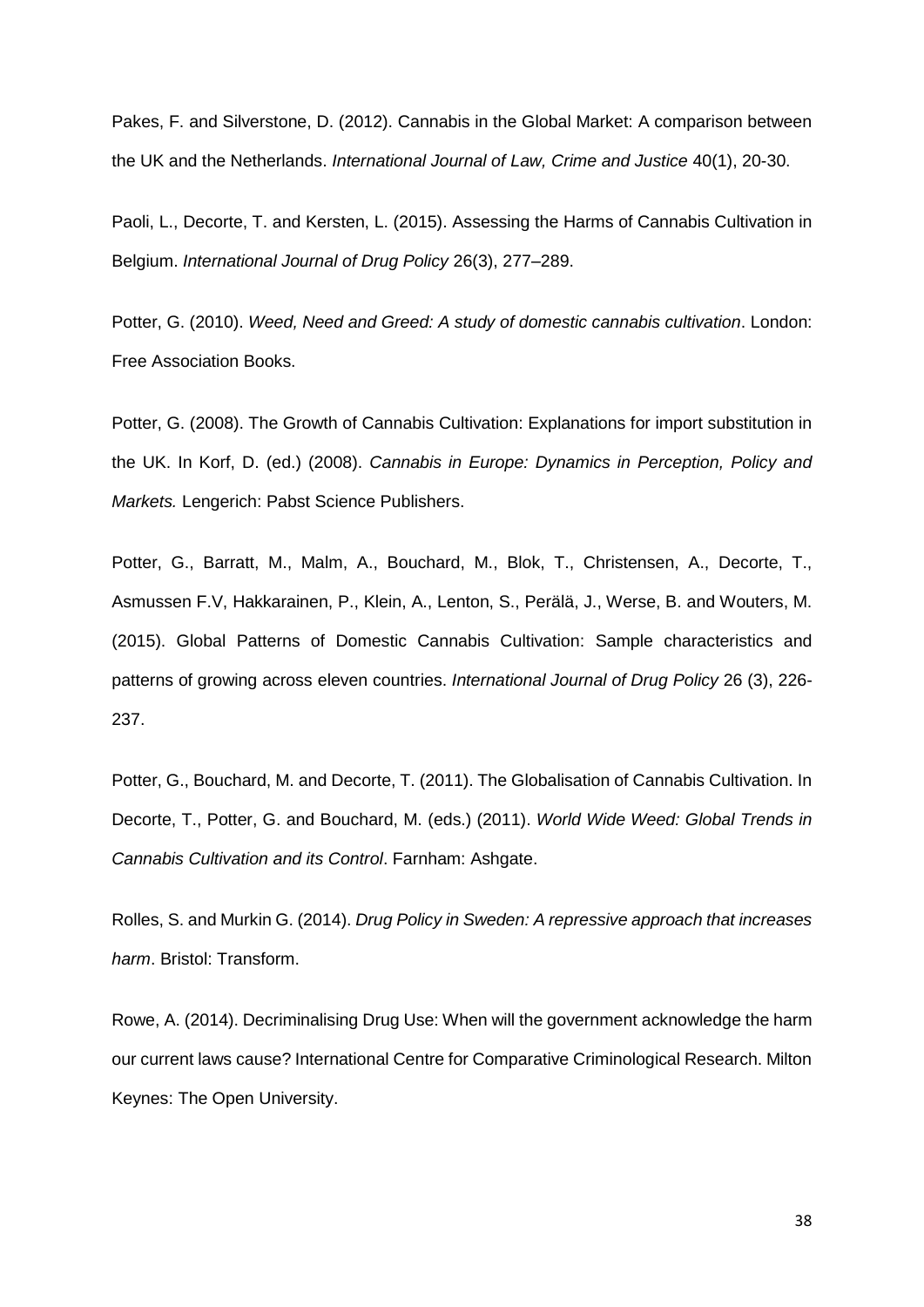Runciman, R. (2000). *Drugs and the Law: Report of the Independent Inquiry into the Misuse of Drugs Act 1971*. London: The Police Foundation.

Saper, A. (1974). The Making of Policy through Myth, Fantasy and Historical Accident: The making of America's narcotics laws. *British Journal of Addiction* 69(2), 183-93.

Silverman, J. (2012). *Crime, Policy and the Media: The shaping of Criminal Justice 1989-2010*. London: Routledge.

Silverstone, D. (2011). The Policing of Vietnamese Organized Crime within the UK. *Policing 5*(1), 41-48.

Silverstone, D. and Savage, S. (2010). Farmers, Factories and Funds: Organised crime and illicit drugs cultivation within the British Vietnamese community. *Global Crime* 11(1), 16-33.

Taylor, S. (2016). Moving Beyond the Other. *Tijdschrift over Cultuur and Criminaliteit* 6,100- 118.

Taylor, S. (2011). New Strategy, Usual Suspects: A critique of reducing demand, restricting supply, building recovery. *Criminal Justice Matters* 84(1), 24-26.

Taylor, S. (2008). Outside the Outsiders: Drugs, drug use and the media. *Probation Journal* 55(4), 369-388.

Taylor, S., Buchanan, J. and Ayres T.C. (2016). Prohibition, Privilege and the Drug Apartheid: The failure of drug policy reform to address the underlying fallacies of drug prohibition. *Criminology and Criminal Justice* 16(4), 452-469